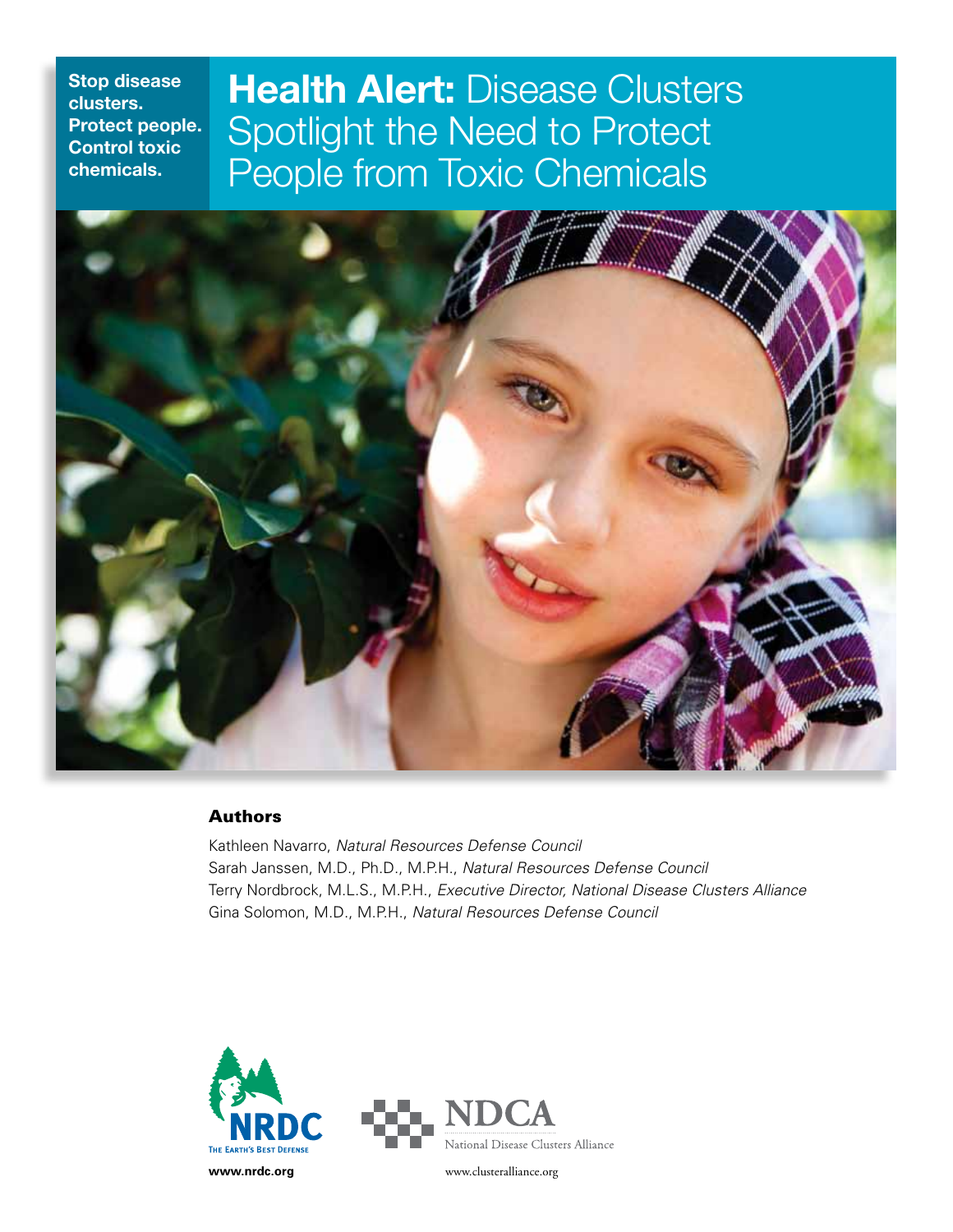# **Acknowledgments**

This report has been generously supported by Bauman Family Foundation, The Beldon Fund, Jewish Community Foundation of Los Angeles, The John Merck Fund, and The Passport Foundation.

### **About NRDC**

The Natural Resources Defense Council (NRDC) is an international nonprofit environmental organization with more than 1.3 million members and online activists. Since 1970, our lawyers, scientists, and other environmental specialists have worked to protect the world's natural resources, public health, and the environment. NRDC has offices in New York City, Washington D.C., Los Angeles, San Francisco, Chicago, Livingston, Montana, and Beijing. Visit us at www.nrdc.org.

NRDC Director of Communications: Phil Gutis NRDC Deputy Director of Communications: Lisa Goffredi NRDC Publications Director: Anthony Clark NRDC Publications Editor: Carlita Salazar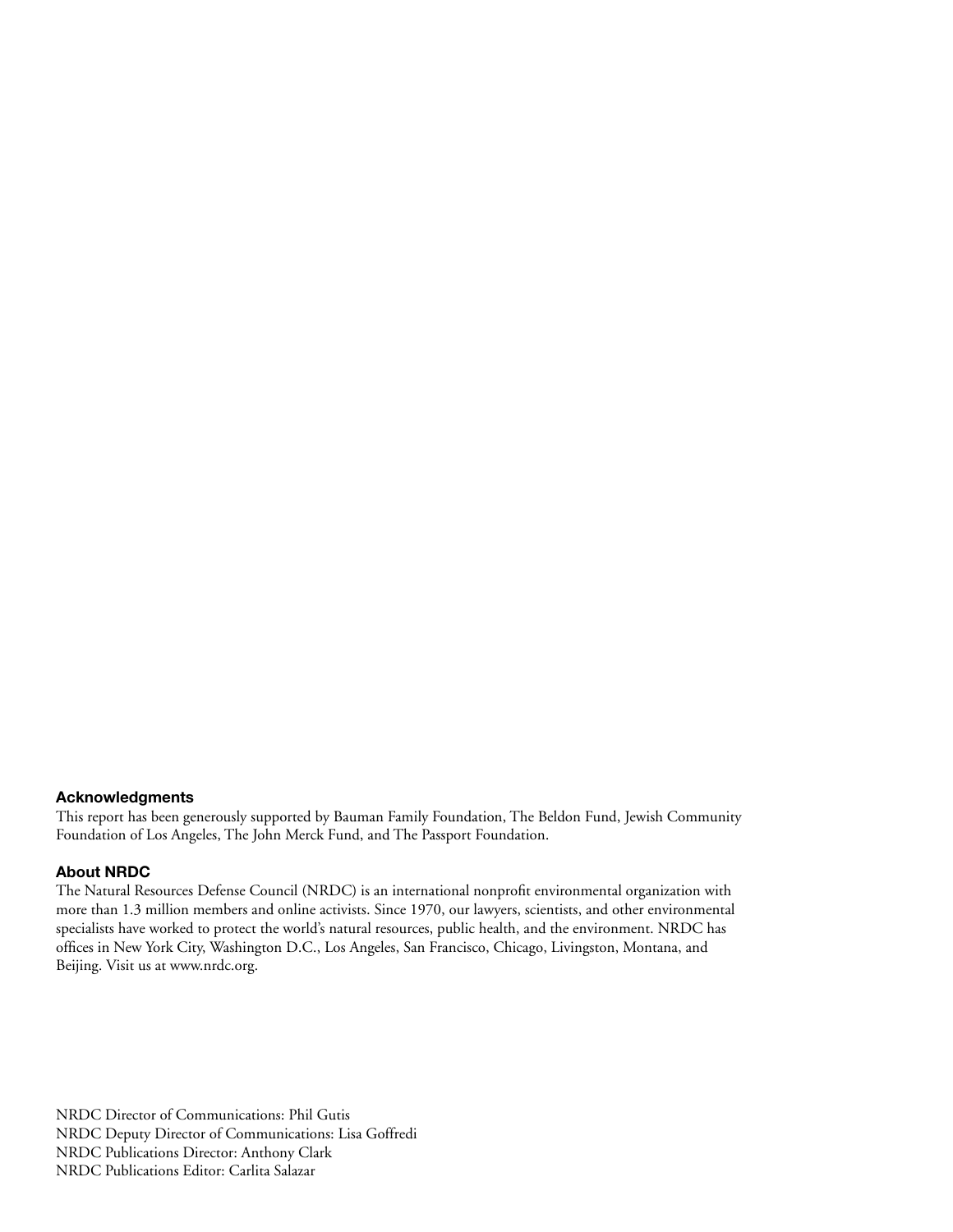# Health Alert: Cancer Clusters, Disease, and the need to Protect People from Toxic Chemicals

An unusually large number of people sickened by a disease in a certain place and time is known as a 'disease cluster'. Clusters of cancer, birth defects, and other chronic illnesses have sometimes been linked to chemicals or other toxic pollutants in local communities, although these links can be controversial. There is a need for better documentation and investigation of disease clusters to identify and address possible causes. Meanwhile, toxic chemicals should be identified and controlled through reform of the Toxic Substances Control Act, so these chemicals don't pollute communities and sicken people.



Due to a lack of resources, the limited statistical power in doing investigations of small communities or rare diseases, and a lack of knowledge about exposures, it has been difficult for state and federal agencies to shed light on most disease clusters and their causes. There is a need for better documentation and investigation of disease clusters and their causes. Senators Barbara Boxer (D-CA) and Michael Crapo (R-ID), have introduced legislation that would address at least some of these problems, by ensuring that the Environmental Protection Agency and other federal agencies can, and will, provide the resources necessary for investigations and other support, where state-level expertise or resources are not available.

In the United States, the Toxic Substances Control Act (TSCA) is the primary law that ensures the safety of industrial chemicals used in commercial and consumer products by regulating their use, from manufacturing to eventual disposal. Unfortunately, because of major flaws in the law the regulation of toxic chemicals in the United States has been a failure. As a result, dangerous chemicals, including those known to cause cancer, birth defects, and learning and developmental disabilities are still used widely with few, if any, restrictions. These include many of the chemicals which have been linked to some disease clusters, including TCE, dioxins, and asbestos. Better testing and regulation of the thousands of toxic chemicals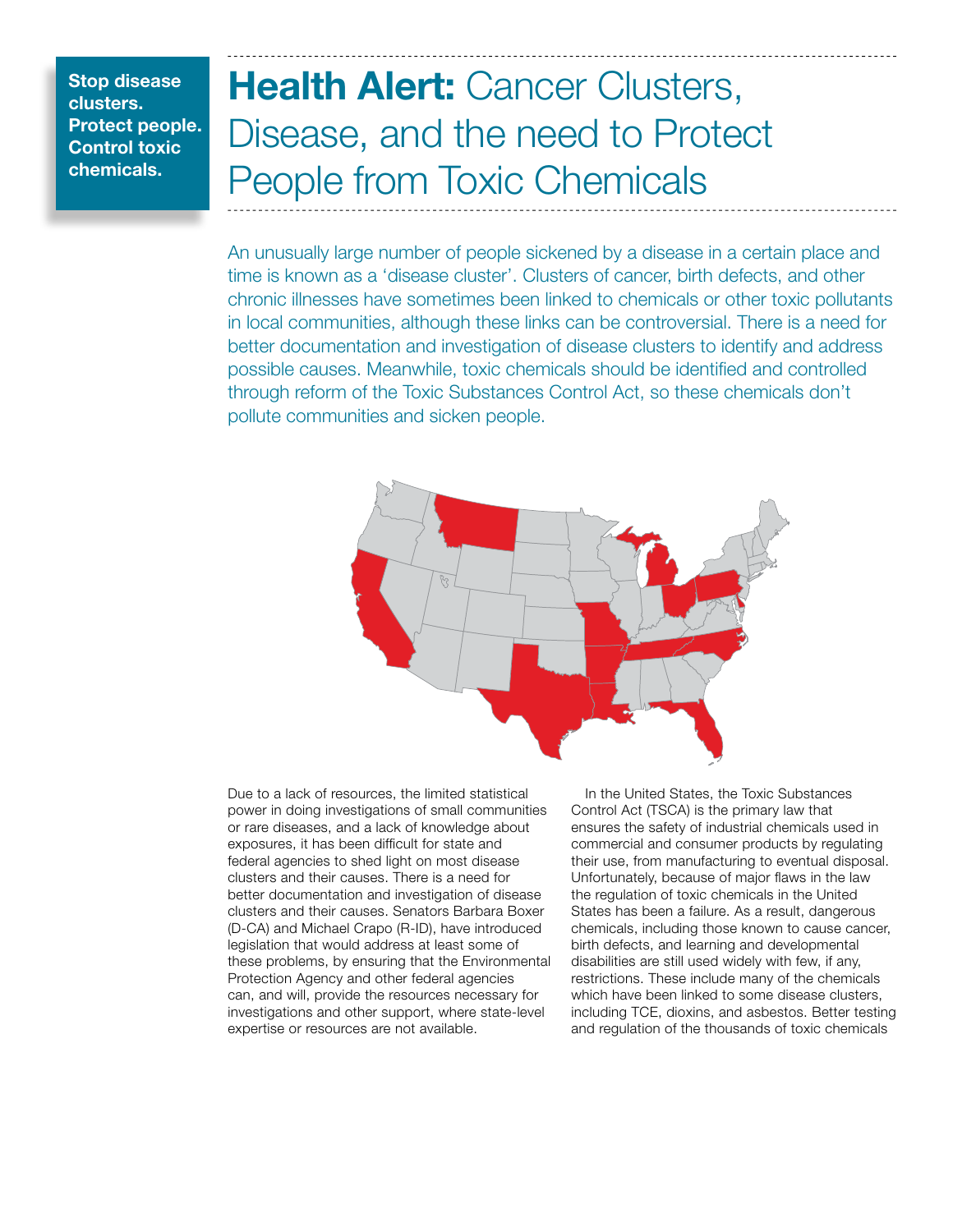that can come into our homes, our workplaces and our schools is critical for reducing the cancer and other chronic illnesses and disease that affect our communities.

An issue paper about disease clusters in particular states was developed by the Natural Resources Defense Council and the National Disease Cluster Alliance to inform people about disease clusters affecting communities across the country. All of these disease clusters have been confirmed or are currently undergoing an official investigation, though in most cases the cause of the cluster is unknown.

The disease clusters spotlighted in the factsheet series illustrate the need for:

1. Directing and funding federal agencies to swiftly assist state and local officials, and investigate community concerns about potential disease clusters and their causes;

2.Reducing or eliminating toxic releases into air, water, soil and food through stronger environmental controls and tough enforcement of those requirements; and

3.Requiring chemical manufacturers to ensure the safety of their products.

#### **Methods**

Thirteen states, Texas, California, Michigan, North Carolina, Pennsylvania, Florida, Ohio, Delaware, Louisiana, Montana, Tennessee, Missouri, and Arkansas, were chosen for analysis based on the occurrence of known clusters in the state, geographic diversity, or community concerns about a disease cluster in their area. From May 2010 to July 2010, clusters in each state were identified by searching the websites Google, Proquest, Pubmed, and Web of Science using the name of the state and the words "cluster", "cancer cluster", or "birth defects cluster" as search terms.

The criteria for inclusion in the search were:

1. The clusters occurred after 1976, when TSCA legislation was initially passed and was intended to regulate toxic chemicals.

 2. The cluster was confirmed or is currently being investigated by a federal, state or local government agency. Clusters were also included if they were identified by academic researchers and published in a peer-reviewed journal. Sources for each of the described clusters are available on NRDC's website.

When possible, contaminants discussed in investigations and news reports are identified, though in most cases no definitive cause for the cluster has been identified. In addition, industries, hazardous waste sites, or other locations which were identified by community members as being of concern are also referenced in the cluster description.

All the fact sheets were externally peer-reviewed by scientists and community members in the National Disease Clusters Alliance.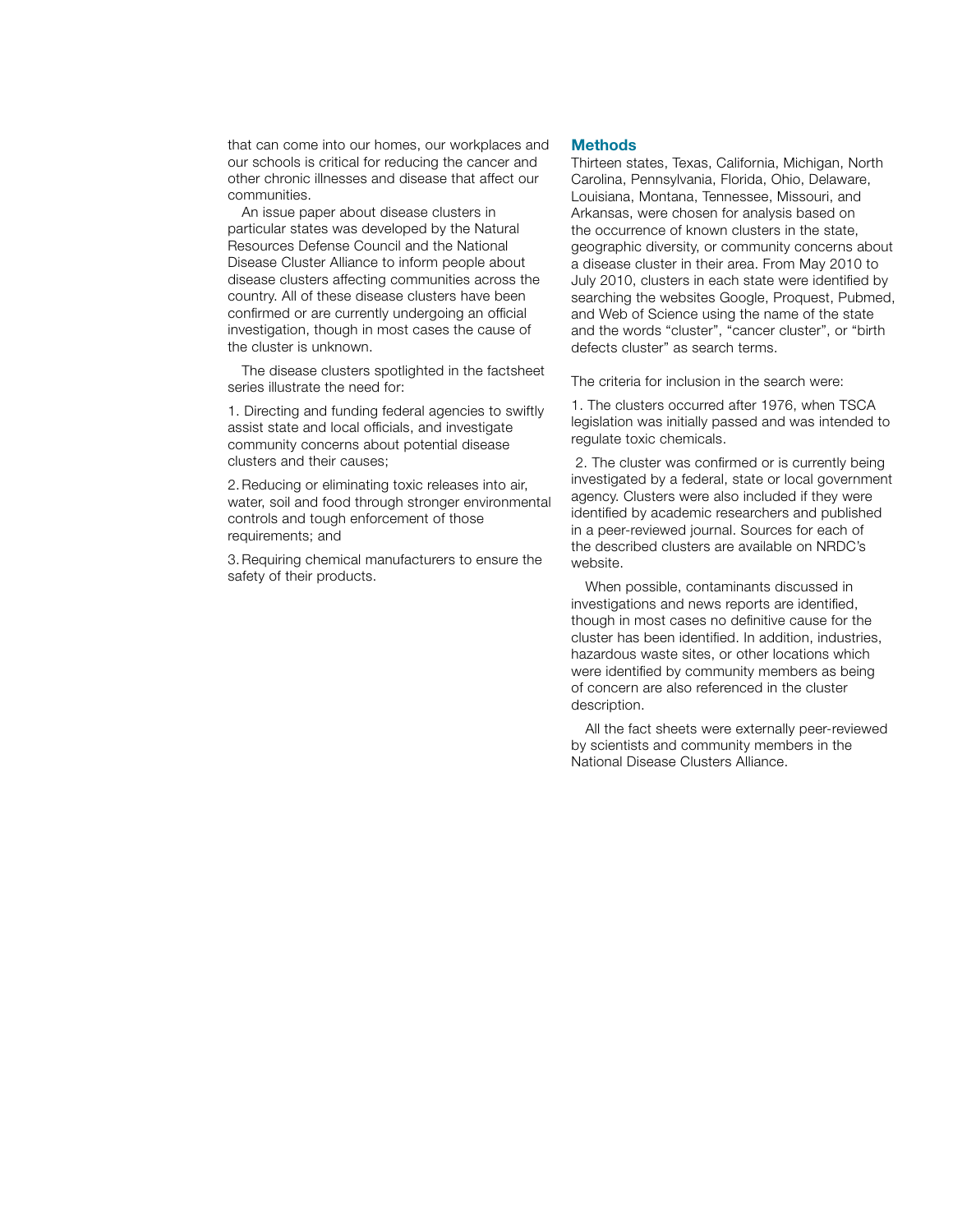# Disease Clusters in **Arkansas**

An unusually large number of people sickened by a disease in a certain place and time is known as a 'disease cluster'. Clusters of cancer, birth defects, and other chronic illnesses have sometimes been linked to chemicals or other toxic pollutants in local communities, although these links can be controversial. There is a need for better documentation and investigation of disease clusters to identify and address possible causes. Meanwhile, toxic chemicals should be identified and controlled through reform of the Toxic Substances Control Act, so these chemicals don't pollute communities and sicken people.

Investigations of disease clusters are complex, expensive, and often inconclusive, partly due to limitations in scientific tools for investigating cause-and-effect in small populations. Preventing pollution is the best way to avoid creating additional disease clusters. Strategies for prevention include: (1) Directing and funding federal agencies to swiftly assist state and local officials, and investigate community concerns about potential disease clusters and their causes; (2) Reducing or eliminating toxic releases into air, water, soil and food through stronger environmental controls and tough enforcement of those requirements; and (3) Requiring chemical manufacturers to ensure the safety of their products.

Arkansas has suffered from at least one confirmed disease cluster. Although environmental contaminants are implicated, experts have been unable to pinpoint an exact cause. Regardless of the cause, disease clusters can devastate communities with anxiety and emotional and financial difficulties including high medical costs and lowered property values, as well as the tremendous burden of the disease itself.



### LOCATION: Prairie Grove, Washington County DISEASE: Testicular cancer

arsenic. Local residents were concerned<br>that the poultry factories were contributing In 2001, the Arkansas Department of Health identified a cluster of testicular cancer from 1997 to 2001; three of the cases were in 14-year-old boys. Though no cause was identified, the town of 2,500 people lies near a now-closed nuclear reactor, a low-level radioactive landfill, a poultry plant, and a manufacturer of poultry feed containing arsenic. Local residents were concerned to the high rates of cancer and other health problems because arsenic-contaminated chicken manure was used as fertilizer and spread on fields beside schools and homes in Prairie Grove. In 2004, residents sued one of the poultry farms and the poultry feed manufacturer for spreading the contaminated manure throughout Prairie Grove. However, the court did not rule in favor of the residents and the true cause of the cluster has never been determined.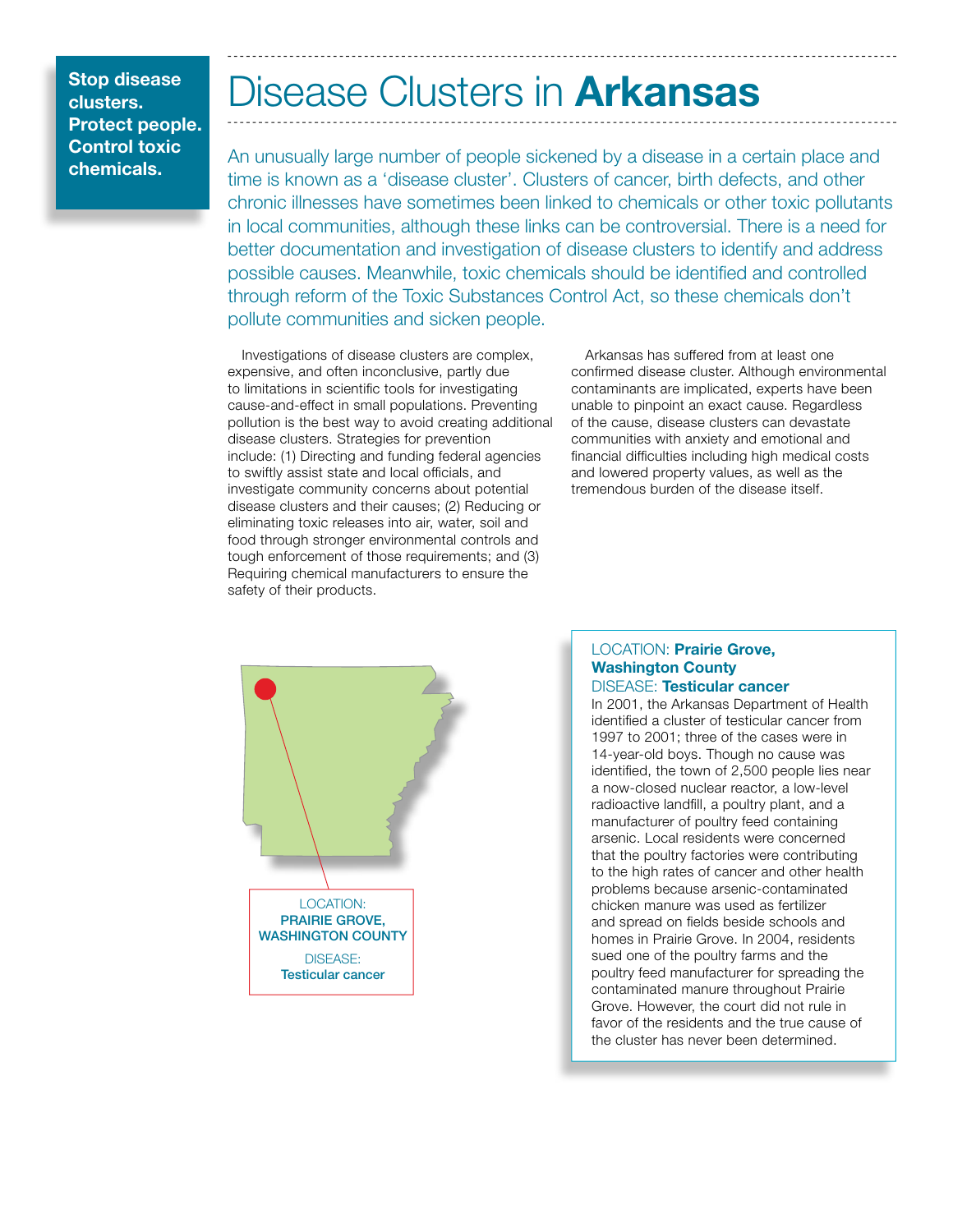# Disease Clusters in **California**

An unusually large number of people sickened by a disease in a certain place and time is known as a 'disease cluster'. Clusters of cancer, birth defects, and other chronic illnesses have sometimes been linked to chemicals or other toxic pollutants in local communities, although these links can be controversial. There is a need for better documentation and investigation of disease clusters to identify and address possible causes. Meanwhile, toxic chemicals should be identified and controlled through reform of the Toxic Substances Control Act, so these chemicals don't pollute communities and sicken people.

Investigations of disease clusters are complex, expensive, and often inconclusive, partly due to limitations in scientific tools for investigating cause-and-effect in small populations. Preventing pollution is the best way to avoid creating additional disease clusters. Strategies for prevention include: (1) Directing and funding federal agencies to swiftly assist state and local officials, and investigate community concerns about potential disease clusters and their causes; (2) Reducing or eliminating toxic releases into air, water, soil and food through stronger environmental controls and tough enforcement of those requirements; and (3) Requiring chemical manufacturers to ensure the safety of their products.

California has suffered from at least seven confirmed disease clusters. Most have afflicted children with cancers or birth defects. Although environmental contaminants are implicated, experts have been unable to pinpoint an exact cause. Regardless of the cause, disease clusters can devastate communities with anxiety and emotional and financial difficulties, including high medical costs and lowered property values, as well as the tremendous burden of the disease itself.

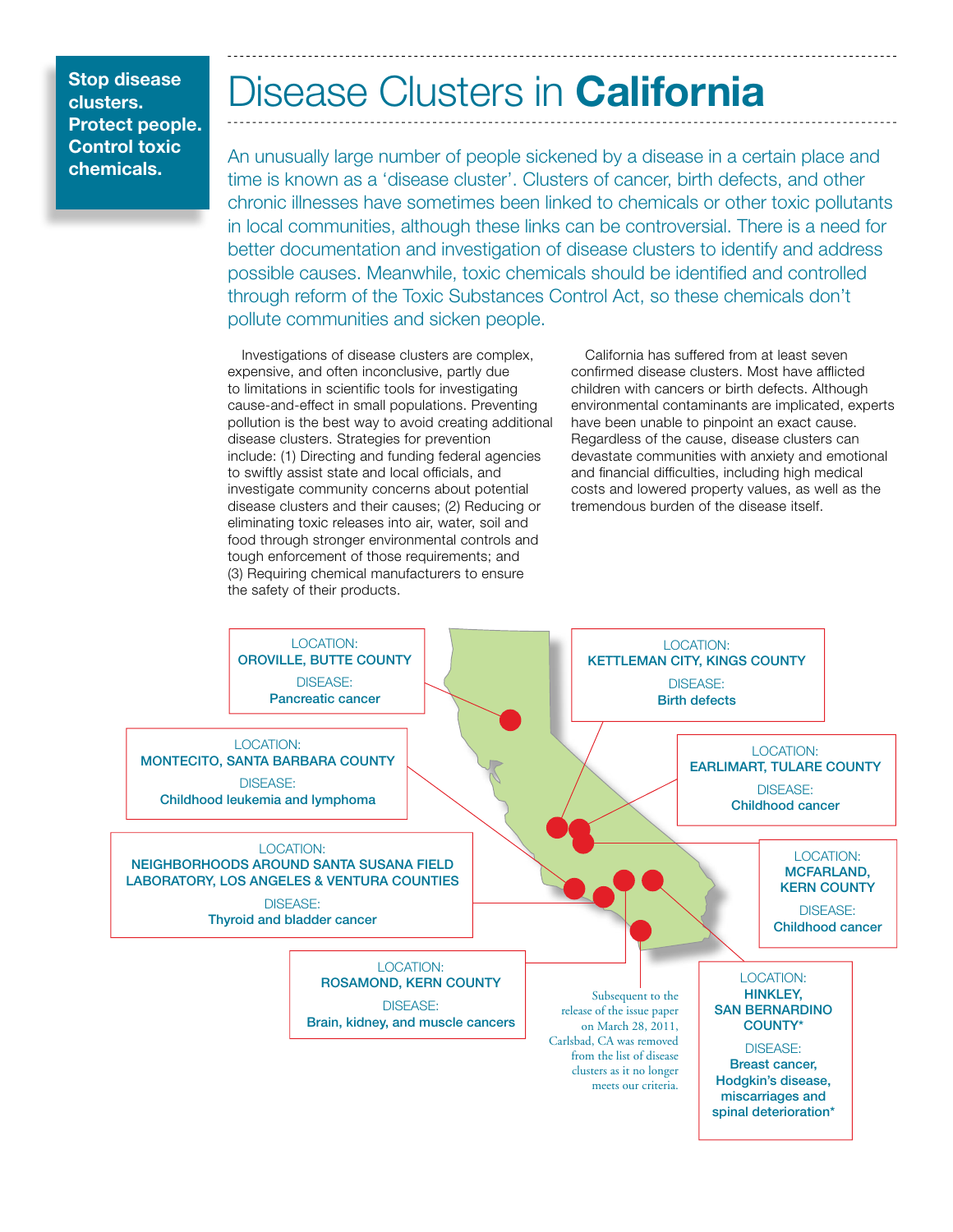### LOCATION: Earlimart, Tulare County

The California Department of Health Services (DHS) concluded there was a cluster of childhood cancer cases diagnosed between 1986 and 1989 in Earlimart. All of the Earlimart children with cancer were from families of farm workers.

### LOCATION: Kettleman City, Kings County

The California Department of Public Health identified a birth defects cluster in Kettleman City from 2007 to 2010. Children were born with cleft palates and other severe birth defects such as facial deformities, heart and brain problems, and limb defects. Some of those children have since died. Many residents blame the hazardous waste disposal facility, the largest in the western United States, that is just 3.5 miles southwest of town.

### LOCATION: McFarland, Kern County

DHS confirmed that McFarland has suffered from a childhood cancer rate three to four times higher than normal. Prior to 1990, there was significant under reporting of the amount of restricted pesticide use, which may have included known cancercausing compounds. This under reporting has stymied efforts to pinpoint environmental causes of this disease cluster.

#### LOCATION: Montecito, Santa Barbara County

DHS confirmed a cluster of childhood leukemia and lymphoma in Montecito from 1981 to 1988 at a rate 5 times higher than would be expected during an eight-year period in a city of its size. DHS has been unable to pinpoint a specific environmental cause. Community members were concerned about possible health effects from electromagnetic fields (EMF) levels coming from the transformer station near the elementary school and DHS did find elevated EMF at the school.

### LOCATION: Oroville, Butte County

Oroville had a cluster of pancreatic cancers from 2004 to 2005, confirmed by researchers at the California Cancer Registry. A chemical explosion and fire that occurred in 1987 at the Koppers wood treatment facility in town has been investigated as a possible cause, as well as other Koppers facilities that have historically contaminated residential wells with pentachlorophenol and other toxic chemicals.

### LOCATION: Rosamond, Kern County

The Kern County Health Department and DHS identified a cluster of childhood cancer in Rosamond. During the years 1975 to 1984, eight cases of childhood cancer occurred in Rosamond. Four of those cases were medulloblastoma (a rare type of brain cancer); two were rhabdomyosarcomas (a rare muscular cancer), one Hodgkin's lymphoma, and a Wilm's tumor (childhood kidney cancer). Although DHS identified several locations in Rosamond that were contaminated with dioxins, furans, and other chemicals that cause cancer, they did not identify how the children could have been in contact with these chemicals.

#### LOCATION: Neighborhoods around Santa Susana Field Laboratory, Los Angeles & Ventura Counties

A 1991 study by DHS confirmed a cluster of bladder cancers in areas in Los Angeles County closest to the Santa Susana Field Laboratory (SSFL) in nearby Ventura County. Additionally, a study performed by researchers at the University of Michigan found that risk of thyroid cancer was linked to distance from SSFL, a notorious source of widespread radioactive and chemical contamination. Currently, the California Department of Toxic Substances Control is overseeing an investigation and cleanup of contaminated soil and groundwater at the site.

#### LOCATION: Hinkley \*

### DISEASE: Breast cancer, Hodgkin's disease, miscarriages and spinal deterioration

Gas & Electric (PG&E) in 1996. Hexavalent chromium leached from PG&E ponds into the town's drinking water supply<br>and community members experienced health effects, such as breast cancer, Hodgkin's disease, miscarriages and In the case made famous by the film, Erin Brockovich, community members won a \$333 million settlement from Pacific Gas & Electric (PG&E) in 1996. Hexavalent chromium leached from PG&E ponds into the town's drinking water supply deterioration. Although the California Cancer Registry has completed three studies and concluded that cancer rates were not elevated from 1988 to 2008, other state officials have noted that the population is too small for a cancer survey to yield meaningful results. This case is an example of why disease clusters are difficult to prove.

Margaret E. McCusker, Janet Bates, Mark Allen, Katrina Bauer, "An Evaluation of Cancer Occurrence in Carlsbad, California, 1996-2008" December 2010, http://www.sdcounty.ca.gov/hhsa/programs/phs/documents/Carlsbad\_Cancer\_Concern\_Report\_12-2010a.pdf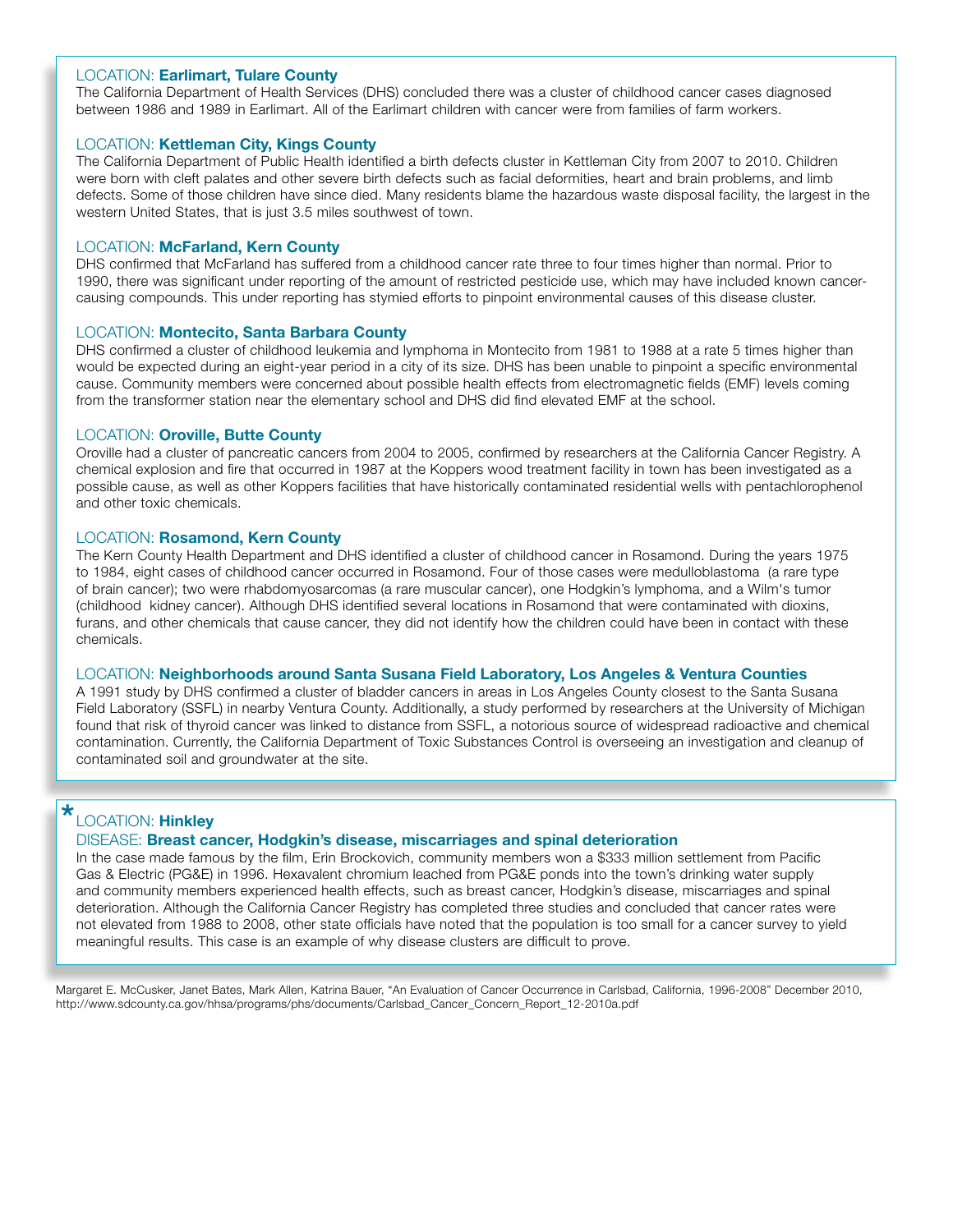# Disease Clusters in **Delaware**

An unusually large number of people sickened by a disease in a certain place and time is known as a 'disease cluster'. Clusters of cancer, birth defects, and other chronic illnesses have sometimes been linked to chemicals or other toxic pollutants in local communities, although these links can be controversial. There is a need for better documentation and investigation of disease clusters to identify and address possible causes. Meanwhile, toxic chemicals should be identified and controlled through reform of the Toxic Substances Control Act, so these chemicals don't pollute communities and sicken people.

Investigations of disease clusters are complex, expensive, and often inconclusive, partly due to limitations in scientific tools for investigating cause-and-effect in small populations. Preventing pollution is the best way to avoid creating additional disease clusters. Strategies for prevention include: (1) Directing and funding federal agencies to swiftly assist state and local officials, and investigate community concerns about potential disease clusters and their causes; (2) Reducing or eliminating toxic releases into air, water, soil and food through stronger environmental controls and tough enforcement of those requirements; and (3) Requiring chemical manufacturers to ensure the safety of their products.

> LOCATION: LOWER CHRISTIANA,

In 2008, the Delaware Department of Health and Social Services published a unique report which identified eight cancer clusters in the state. This was the result of a sub-county level analysis of cancer registry data from the years 2000 through 2004. The analysis was limited to four types of cancer and all cancer cases only. This process is unique in that Delaware is required to release publicly the information from its cancer registry and only one of the clusters was brought to the attention of the state by concerned residents. Although environmental contaminants are often suspected and sometimes implicated, in this instance the investigation did not attempt to determine the cause of the disease clusters. Regardless of the cause, disease clusters can devastate communities with anxiety and emotional and financial difficulties, including high medical costs and lowered property values, as well as the

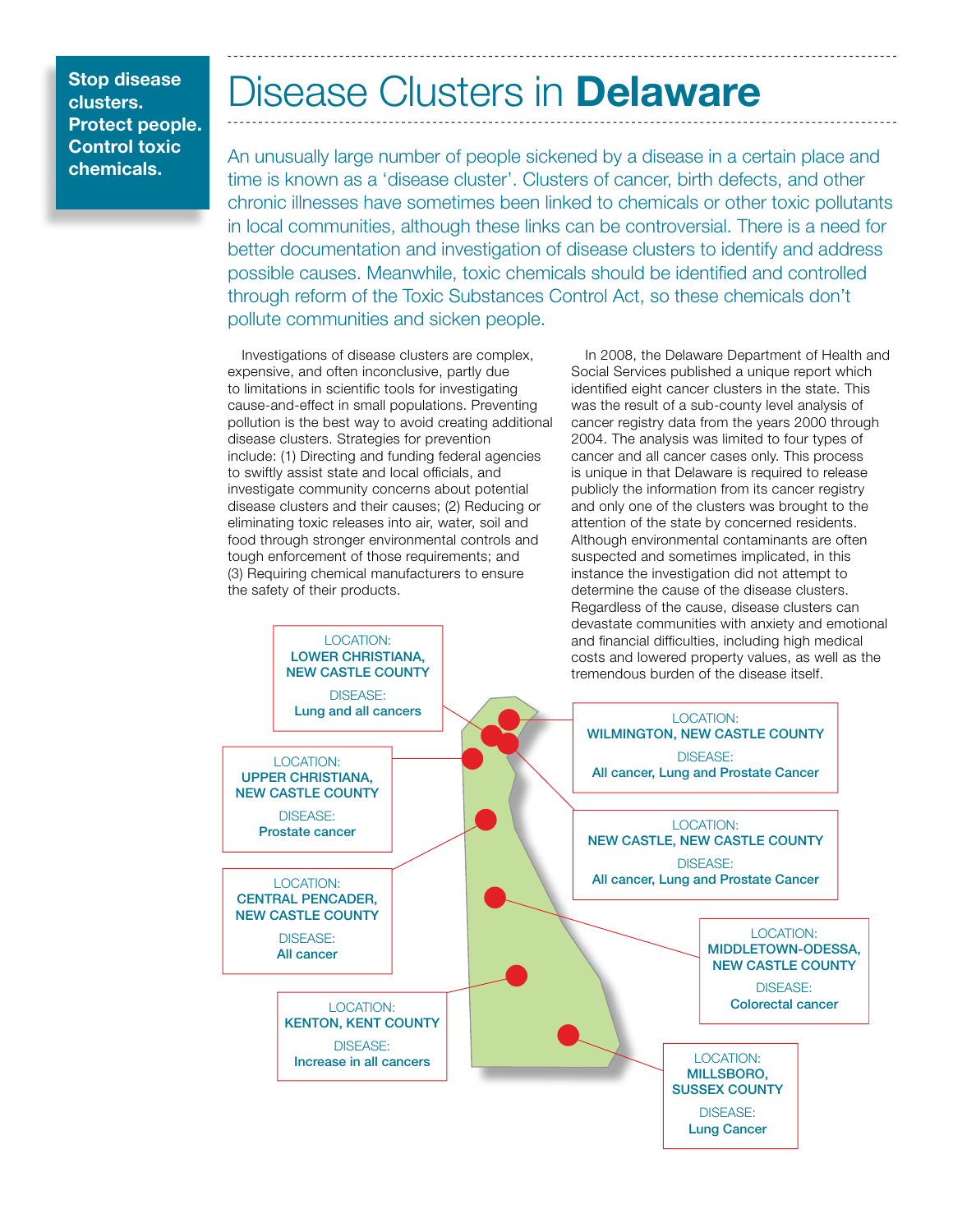### LOCATION: Lower Christiana, New Castle County DISEASE: Lung and all cancers

State officials found that Lower Christiana had higher rates of all cancers and also identified a cluster of lung cancer with rates above the state average from 2000-2004. The state investigation did not include research into possible environmental causes of the cluster.

#### LOCATION: Upper Christiana, New Castle County DISEASE: Prostate cancer

A cluster of prostate cancer in Upper Christiana was confirmed by state officials who found rates of this cancer were 45 percent higher than the state average from 2000 to 2004. State officials did not look for an environmental link to the increase in prostate cancer.

# LOCATION: Central Pencader, New Castle County

### DISEASE: All cancer

State officials found that Central Pencader had a higher rate of all types of cancer compared to the state average from 2000 to 2004. State health officials did not investigate any specific environmental link to the increase in cancer rates.

## LOCATION: Middletown-Odessa, New Castle County DISEASE: Colorectal cancer

State health officials found that there was a cluster of colorectal cancer from 2000 to 2004 in Middletown-Odessa where rates were 45 percent higher than the state average. The state investigation did not include research into possible environmental causes of the cluster.

# LOCATION: Wilmington, New Castle County

### DISEASE: All cancer, lung and prostate cancer

State officials reported that from 2000 to 2004 there were elevated rates of all cancer and, in particular, identified a cluster of lung and prostate cancer with rates in the area higher than the state average. The state investigation did not include research into possible environmental causes of the clusters.

# LOCATION: New Castle, New Castle County

### DISEASE: All cancer, lung and prostate cancer

From 2000 to 2004, state health officials discovered that New Castle had above average rates of all cancers and specifically identified clusters of lung and prostate cancer with rates higher than the state average. The state investigation did not include research into possible environmental causes of the clusters.

### LOCATION: Kenton, Kent County

### DISEASE: All cancer

The state health department found a higher rate of all types of cancer in Kenton from 2000 to 2004. The state investigation did not include research into possible environmental causes of the cluster.

### LOCATION: Millsboro, Sussex County

### DISEASE: Lung Cancer

State officials identified a cluster of lung cancer in Millsboro from 2000-2004. The state investigation did not include research into possible environmental causes of the clusters. However, the state investigation into possible disease clusters was prompted by local residents who were concerned about contamination at the nearby coal ash landfill operated by the Indian River Power Plant. Elevated levels of arsenic, chromium, and thallium in groundwater have been reported to be above federal primary drinking water standards. Arsenic is associated with increased risk of lung cancer.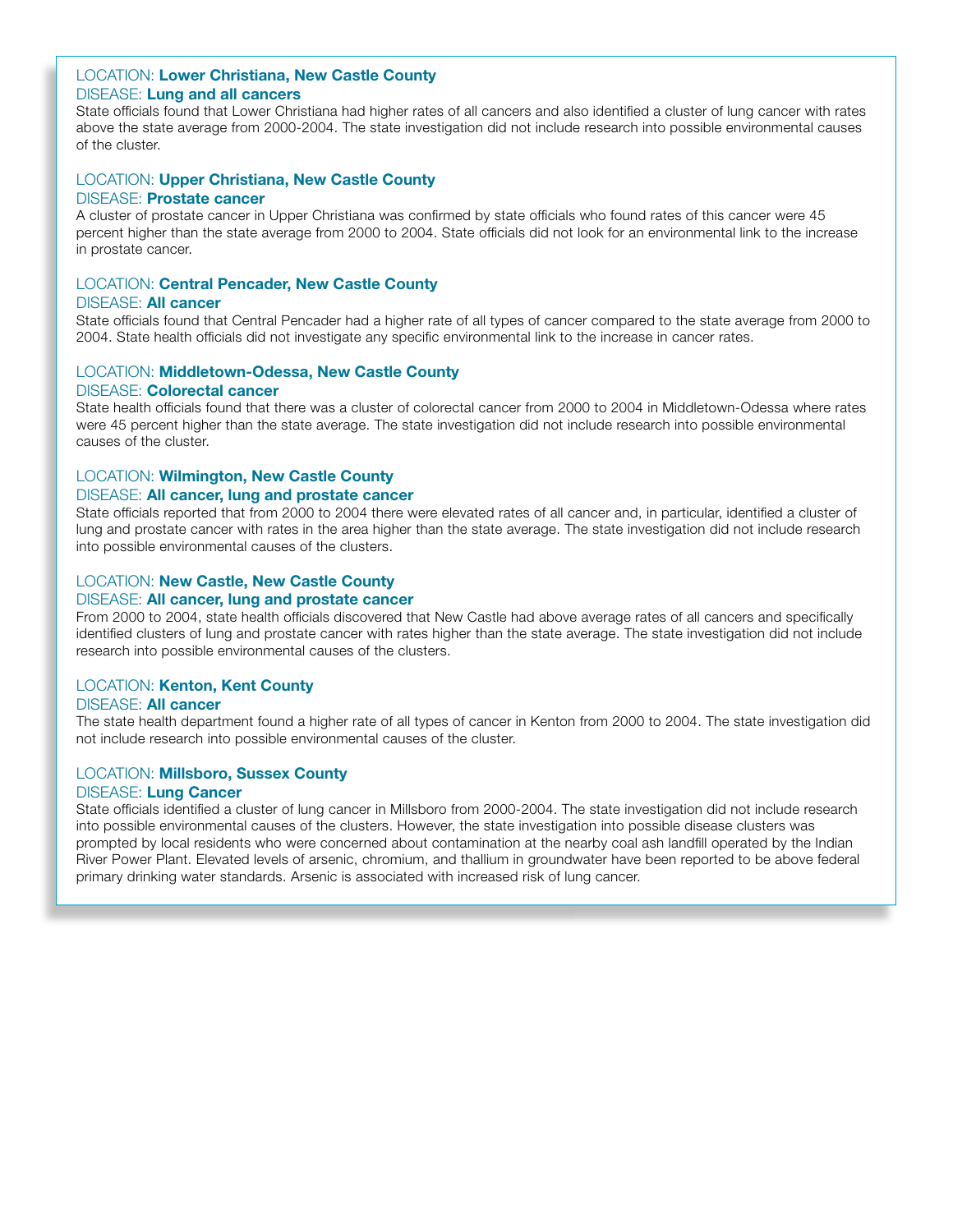# Disease Clusters in Florida

An unusually large number of people sickened by a disease in a certain place and time is known as a 'disease cluster'. Clusters of cancer, birth defects, and other chronic illnesses have sometimes been linked to chemicals or other toxic pollutants in local communities, although these links can be controversial. There is a need for better documentation and investigation of disease clusters to identify and address possible causes. Meanwhile, toxic chemicals should be identified and controlled through reform of the Toxic Substances Control Act, so these chemicals don't pollute communities and sicken people.

Investigations of disease clusters are complex, expensive, and often inconclusive, partly due to limitations in scientific tools for investigating cause-and-effect in small populations. Preventing pollution is the best way to avoid creating additional disease clusters. Strategies for prevention include: (1) Directing and funding federal agencies to swiftly assist state and local officials, and investigate community concerns about potential disease clusters and their causes; (2) Reducing or eliminating toxic releases into air, water, soil and food through stronger environmental controls and tough enforcement of those requirements; and (3) Requiring chemical manufacturers to ensure the safety of their products.

Florida has suffered from at least three confirmed disease clusters, two of which afflicted children. Although environmental contaminants are implicated, experts have been unable to pinpoint an exact cause. Regardless of the cause, disease clusters can devastate communities with anxiety and emotional and financial difficulties, including high medical costs and lowered property values, as well as the tremendous burden of the disease itself.

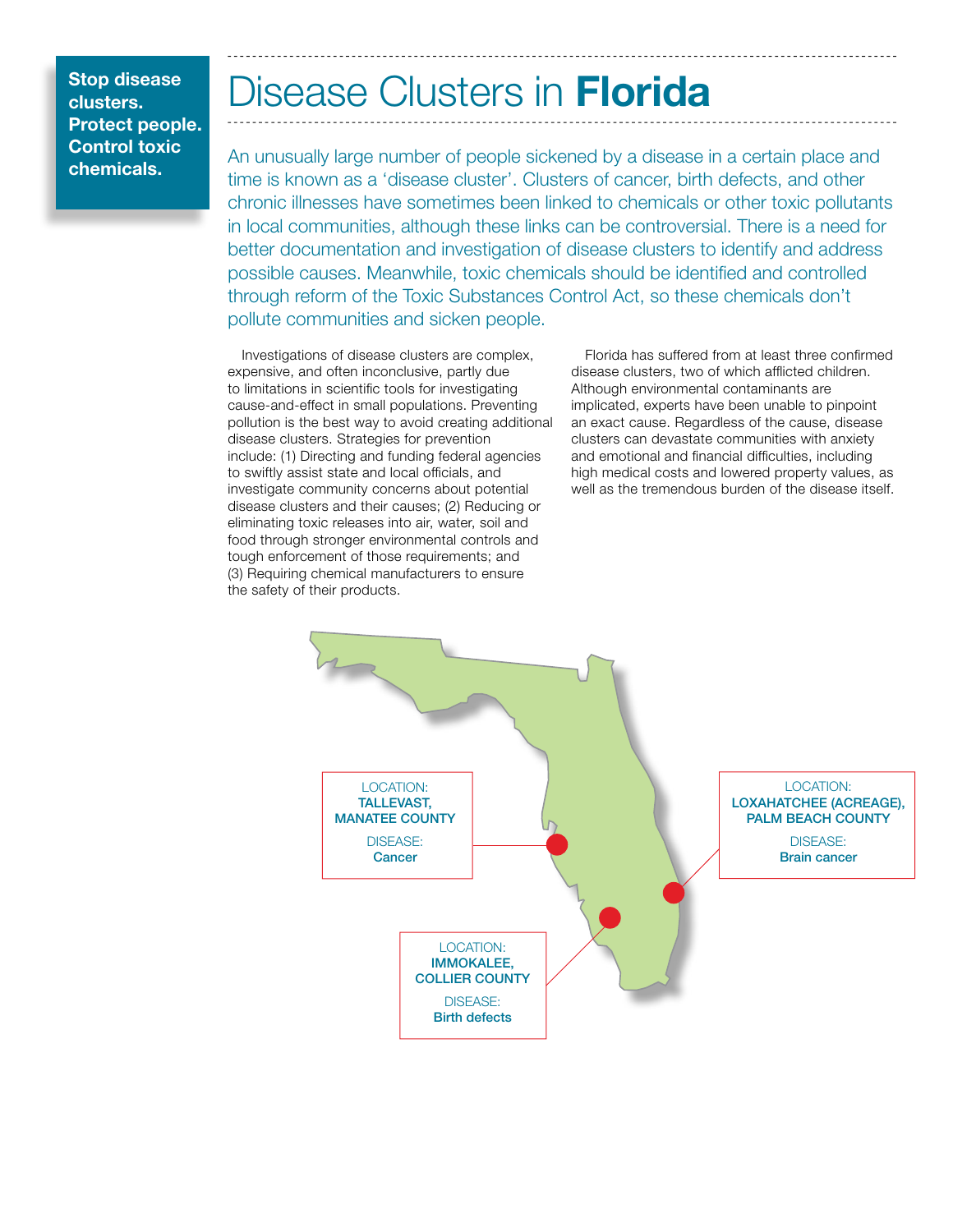#### LOCATION: Loxahatchee (Acreage), Palm Beach County DISEASE: Brain cancer

The Florida Department of Health has confirmed a pediatric brain cancer cluster in a rural community called The Acreage. A community group has counted 18 children with brain cancer and 3 children with brain cysts since 1996. Some residents have blamed Pratt & Whitney, the rocket and jet engine company located nearby, which has been responsible for leaks and spills of chemicals, such as solvents and pesticides on its 7,000 acres for the last 30 years.

# LOCATION: Immokalee, Collier County DISEASE: Birth defects

parents worked on the same tomato lields in North Carolina and Florida. Exposure to pesticides was a suspected caus<br>In 2005, the North Carolina Department of Agriculture and Consumer Services alleged that Ag Mart had 369 p In 2004, the National Institute of Occupational and Safety and Health and state health officials in North Carolina and Florida identified three women employed by AgMart who gave birth to children with birth defects during a seven week period. All six parents worked on the same tomato fields in North Carolina and Florida. Exposure to pesticides was a suspected cause. violations. These violations included (1) the use of six pesticides classified by the Environmental Protection Agency as among the most dangerous to workers and (2) applying a dangerous pesticide three times more often than allowed by law.

### LOCATION: Tallevast, Manatee County DISEASE: Cancer

In 2008, the Agency for Toxic Substances and Disease Registry determined that prior long-term use of groundwater for drinking and other household purposes in Tallevast, Florida was a public health hazard. Residents who drank the most highly contaminated groundwater every day for 42 years were more at risk for developing kidney cancer, liver cancer, leukemia, and lymphoma. From 1962 to 1996, the American Beryllium Company manufactured machine parts in the community. During the manufacturing process, cancer-causing solvents such as trichloroethylene were improperly disposed of, resulting in groundwater contamination.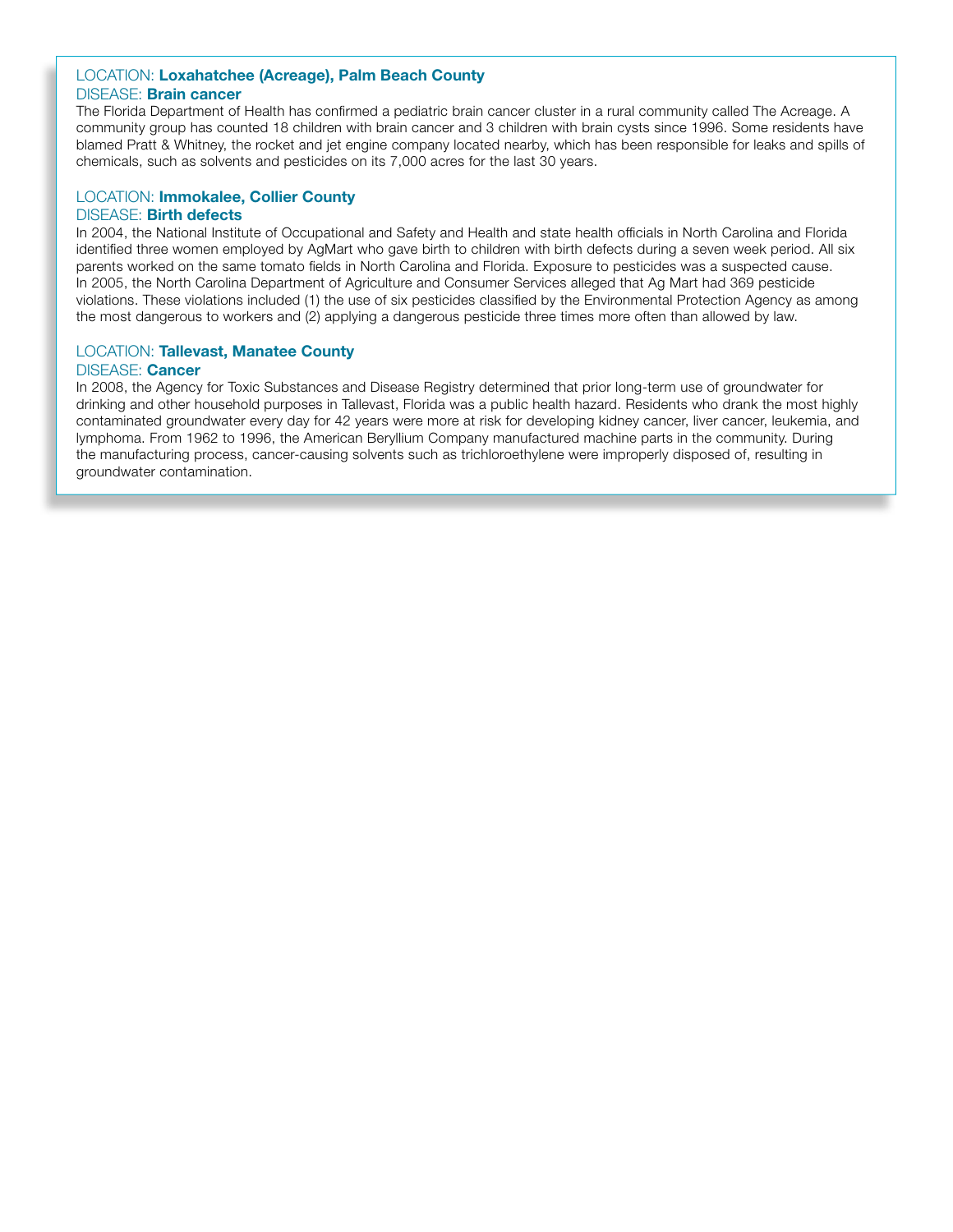# Disease Clusters in Louisiana

An unusually large number of people sickened by a disease in a certain place and time is known as a 'disease cluster'. Clusters of cancer, birth defects, and other chronic illnesses have sometimes been linked to chemicals or other toxic pollutants in local communities, although these links can be controversial. There is a need for better documentation and investigation of disease clusters to identify and address possible causes. Meanwhile, toxic chemicals should be identified and controlled through reform of the Toxic Substances Control Act, so these chemicals don't pollute communities and sicken people.

Investigations of disease clusters are complex, expensive, and often inconclusive, partly due to limitations in scientific tools for investigating cause-and-effect in small populations. Preventing pollution is the best way to avoid creating additional disease clusters. Strategies for prevention include: (1) Directing and funding federal agencies to swiftly assist state and local officials, and investigate community concerns about potential disease clusters and their causes; (2) Reducing or eliminating toxic releases into air, water, soil and food through stronger environmental controls and tough enforcement of those requirements; and (3) Requiring chemical manufacturers to ensure the safety of their products.

Louisiana has suffered from at least three confirmed disease clusters, two of which afflicted children. Although environmental contaminants are implicated, experts have been unable to pinpoint an exact cause. Regardless of the cause, disease clusters can devastate communities with anxiety and emotional and financial difficulties including high medical costs and lowered property values, as well as the tremendous burden of the disease itself.

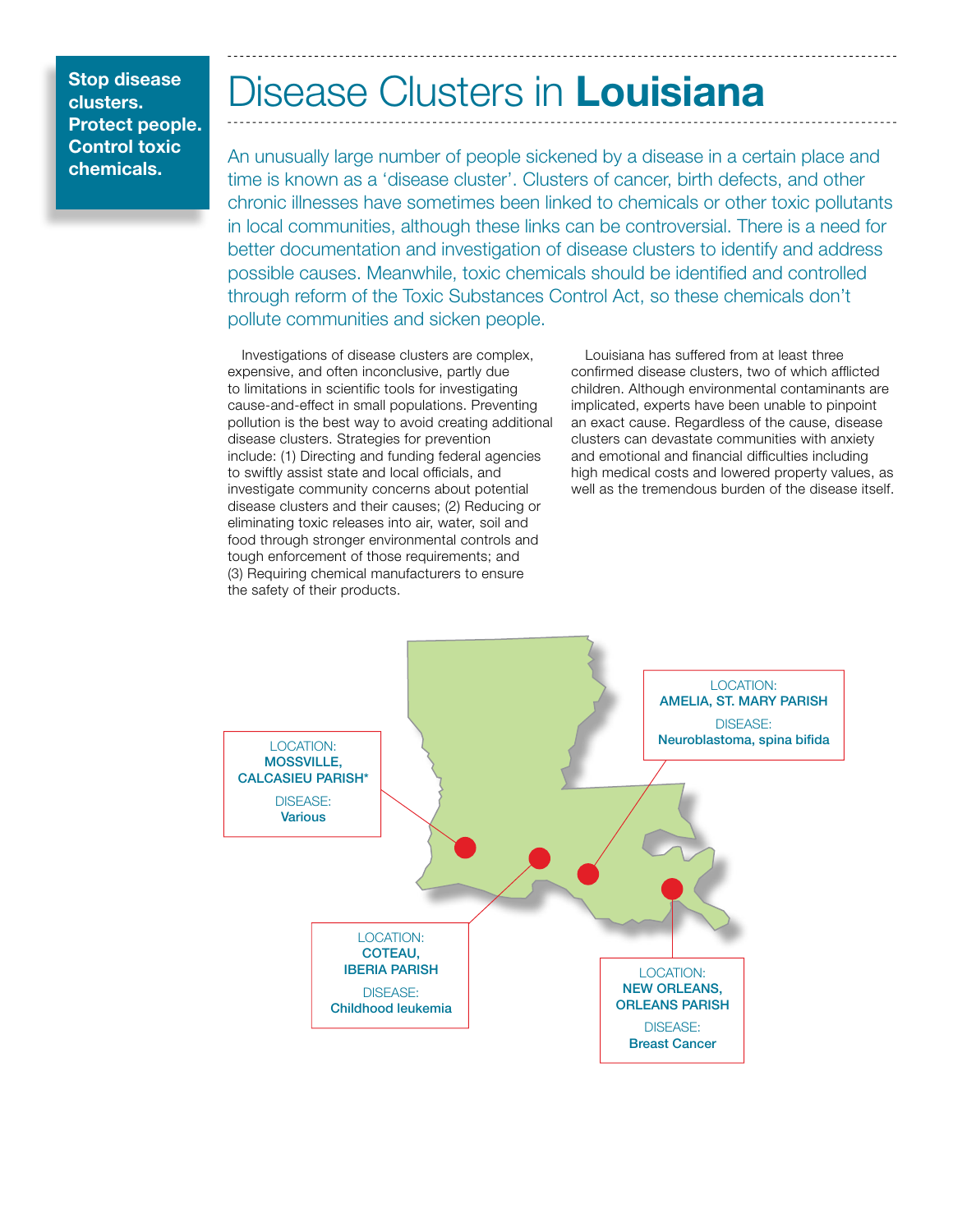# LOCATION: New Orleans, Orleans Parish

# DISEASE: Breast cancer

A cluster of breast cancer in an urban census tract at the Agricultural Street Landfill Superfund Site was identified by the Agency for Toxic Substances and Disease Registry (ATSDR) in 2003. The contaminated landfill was in operation between 1909 and 1962 and was the area's main dump for both residential and industrial waste. In 1976, the landfill was covered with a light layer of soil and sand, and redeveloped for residential use. Residents in the area began to discover trash only a few inches below the soil surface and in 1993 the site was designated as a hazardous waste site (Superfund). According to ATSDR, the site and the neighborhood is contaminated with metals, polyaromatic hydrocarbons (PAHs), volatile organic compounds, and pesticides. There is evidence that PAHs can increase the risk of developing breast cancer.

# LOCATION: Amelia, St. Mary Parish

# DISEASE: Neuroblastoma

at Louisiana State University Medical School. City government and state health officials petitioned the Agency for Toxic Over the period of 1986 through 1987, a cluster of neuroblastoma, a type of brain cancer, was identified by researchers Substances and Disease Registry to conduct a public health assessment of Marine Shale Processor (MSP) due to regulatory scrutiny and public concern over MSP's operations. In 1994, ATSDR concluded that there was evidence to suggest that adverse health outcomes in the community could be related to environmental exposures. However, there was insufficient data to link a hazardous waste incinerator at MSP to adverse health outcomes in the community. In 2006, MSP and its owner paid the state government a settlement of \$7 million for the closure and remediation of the site.

# LOCATION: Coteau, Iberia Parish

### DISEASE: Childhood leukemia

State health officials confirmed a cluster of childhood leukemia in the tiny community of Coteau after four children were diagnosed with leukemia. In 2000, the Louisiana Office of Public Health begun conducting a case-control study of 40 children diagnosed with leukemia between 1983 and 1997 in the four-parish area of Lafayette, Vermilion, St. Martin, and Iberia to identify risk factors associated with childhood leukemia in the area. Due to the small size of the study, state epidemiologists were not able to make any clear conclusions about environmental factors that may have caused the cluster of leukemia.

# LOCATION: Mossville, Calcasieu Parish \*

# DISEASE: Various

A health survey by researchers at the University of Texas Medical Branch at Galveston in 1998 found that 91 percent of Mossville residents suffered from health problems, including a high incidence of ear, nose, and throat illnesses, central nervous system disturbances, cardiovascular problems, and increased skin, digestive, immune, and endocrine disorders.

Ualcasieu Parish is the site of a large number of companies that produce petroleum-based chemicals, chlorinated<br>hydrocarbon solvents, and other organic chemicals. In 1998, the Agency for Toxic Substances and Disease Regist Calcasieu Parish is the site of a large number of companies that produce petroleum-based chemicals, chlorinated tested for dioxin in the blood of 28 Mossville residents and reported elevated levels.

The existence of a cluster was not confirmed by the ATSDR, however they only focused on cancer rates in the community and did not look at other health problems, including those investigated by the University of Texas researchers. The illnesses identified in Mossville are not tracked in any disease surveillance program, highlighting how difficult it is to identify clusters of these types of diseases, since there is no existing information against which to compare.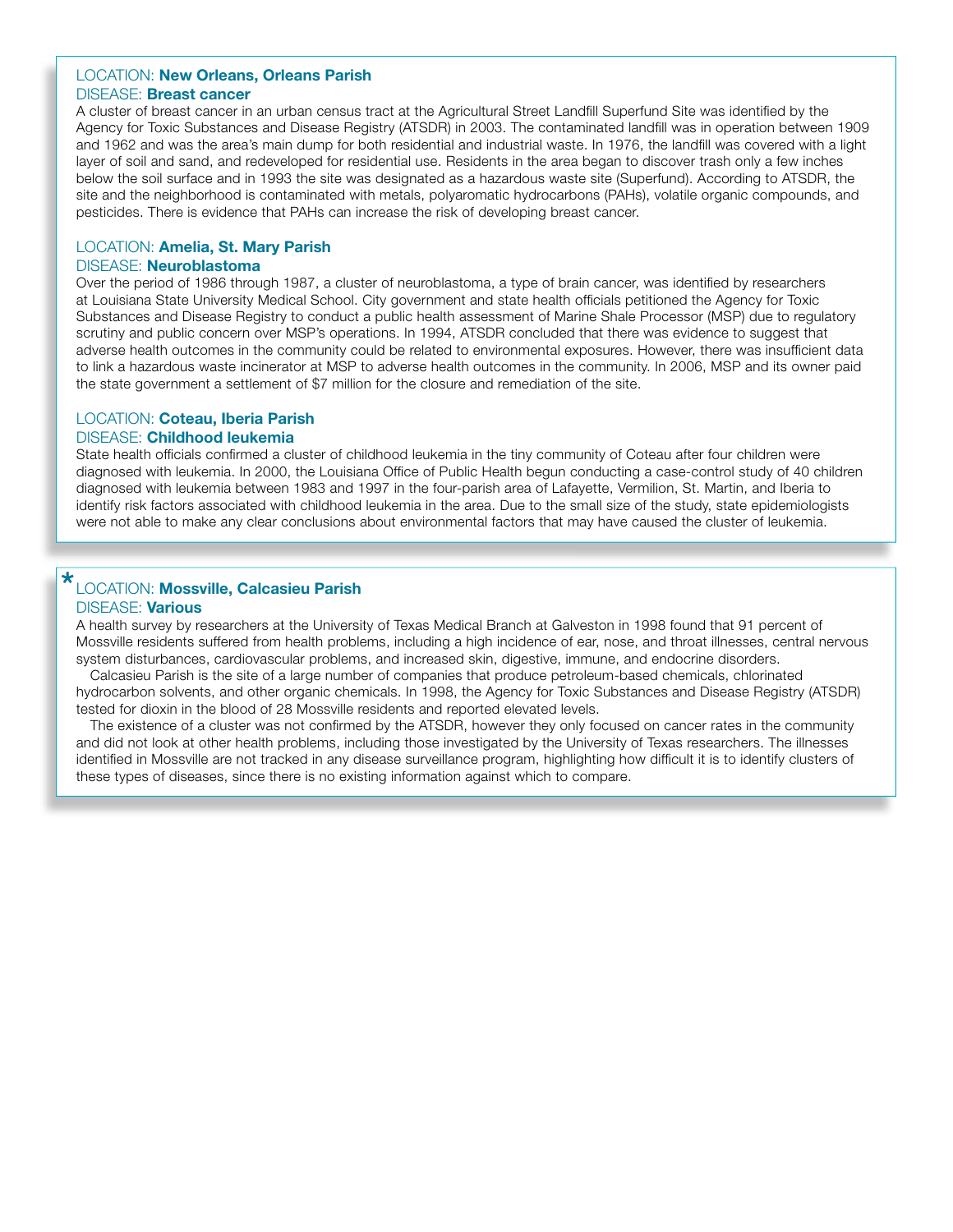# Disease Clusters in Michigan

Ongoing investigations are occurring in the state

**chemicals.** An unusually large number of people sickened by a disease in a certain place and time is known as a 'disease cluster'. Clusters of cancer, birth defects, and other chronic illnesses have sometimes been linked to chemicals or other toxic pollutants in local communities, although these links can be controversial. There is a need for better documentation and investigation of disease clusters to identify and address possible causes. Meanwhile, toxic chemicals should be identified and controlled through reform of the Toxic Substances Control Act, so these chemicals don't pollute communities and sicken people.

> Investigations of disease clusters are complex, expensive, and often inconclusive, partly due to limitations in scientific tools for investigating cause-and-effect in small populations. Preventing pollution is the best way to avoid creating additional disease clusters. Strategies for prevention include: (1) Directing and funding federal agencies to swiftly assist state and local officials, and investigate community concerns about potential disease clusters and their causes; (2) Reducing or eliminating toxic releases into air, water, soil and food through stronger environmental controls and tough enforcement of those requirements; and (3) Requiring chemical manufacturers to ensure the safety of their products.



Michigan has experienced at least one confirmed disease cluster spanning several different counties, and another is under investigation. Although environmental contaminants are implicated, experts have been unable to pinpoint an exact cause. Regardless of the cause, disease clusters can devastate communities with anxiety and emotional and financial difficulties, including high medical costs and lowered property values, as well as the tremendous burden of the disease itself.

### LOCATION: Midland, Saginaw, and Bay Counties DISEASE: Breast Cancer

industrial processes at the Dow Chemical Researchers found a cluster of breast cancer in Midland, Saginaw, and Bay counties between 1985 and 2002. High levels of dioxins and other contaminants in soil and higherthan average body burdens of dioxins in local residents, particularly those who lived in the region prior to 1980, have also been found in the city of Midland and the Tittabawassee and Saginaw River floodplains in Michigan. A 2008 study found increased breast cancer incidence was spatially associated with dioxin contamination. Researchers believed that the source of dioxins in the river came from Company Midland plant.

### LOCATION: White Lake, Muskegon County DISEASE UNDER INVESTIGATION: **Cancers**

Concerned residents are compiling information on the residential and occupational history of people with cancer in the White Lake area for review by the Muskegon County Health Department. Companies such as Hooker/ Occidental Chemical, DuPont and the Whitehall Leather tannery have previously contaminated White Lake with heavy metals and volatile organic compounds.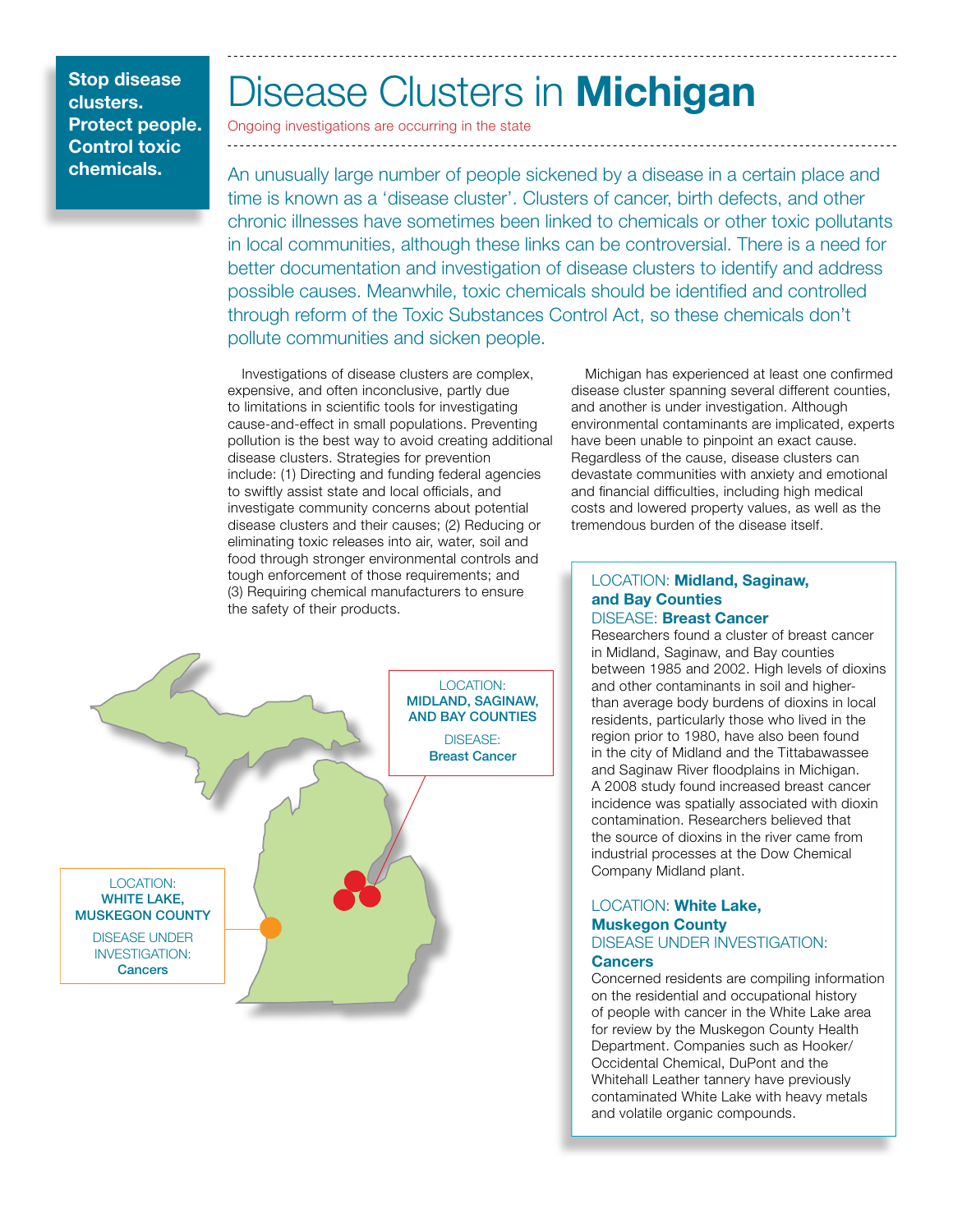# Disease Clusters in Missouri

An unusually large number of people sickened by a disease in a certain place and time is known as a "disease cluster'. Clusters of cancer, birth defects, and other chronic illnesses have sometimes been linked to chemicals or other toxic pollutants in local communities, although these links can be controversial. There is a need for better documentation and investigation of disease clusters to identify and address possible causes. Meanwhile, toxic chemicals should be identified and controlled through reform of the Toxic Substances Control Act, so these chemicals don't pollute communities and sicken people.

Investigations of disease clusters are complex, expensive, and often inconclusive, partly due to limitations in scientific tools for investigating cause-and-effect in small populations. Preventing pollution is the best way to avoid creating additional disease clusters. Strategies for prevention include: (1) Directing and funding federal agencies to swiftly assist state and local officials, and investigate community concerns about potential disease clusters and their causes; (2) Reducing or eliminating toxic releases into air, water, soil and food through stronger environmental controls and tough enforcement of those requirements; and (3) Requiring chemical manufacturers to ensure the safety of their products.

Missouri has suffered from at least one confirmed disease cluster. Although environmental contaminants are implicated, experts have been unable to pinpoint an exact cause. Regardless of the cause, disease clusters can devastate communities with anxiety and emotional and financial difficulties including high medical costs and lowered property values, as well as the tremendous burden of the disease itself.



### LOCATION: Herculaneum, Jefferson County DISEASE: Amyotrophic Lateral Sclerosis (ALS)

Herculaneum presented "a clear and<br>Recept rights public booth", MDUSS In 2007, the Missouri Department of Health and Senior Services (MDHSS) identified a cluster of Amyotrophic Lateral Sclerosis cases, a nervous system disorder also known as Lou Gehrig's disease, around a lead smelter in Herculaneum. The MDHSS stated that the lead contamination in present risk to public health". MDHSS worked with the Missouri Department of Natural Resources on a settlement that resulted in the purchase of 160 homes by the company that operated the lead smelter due to lead contamination in 2002. The MDHSS reported that the lead smelter also produced pollutants such as zinc, lead, copper, chromium, and cadmium as part of the manufacturing process. Also, slag from the smelter has long been dumped in an enormous pile near the Mississippi River.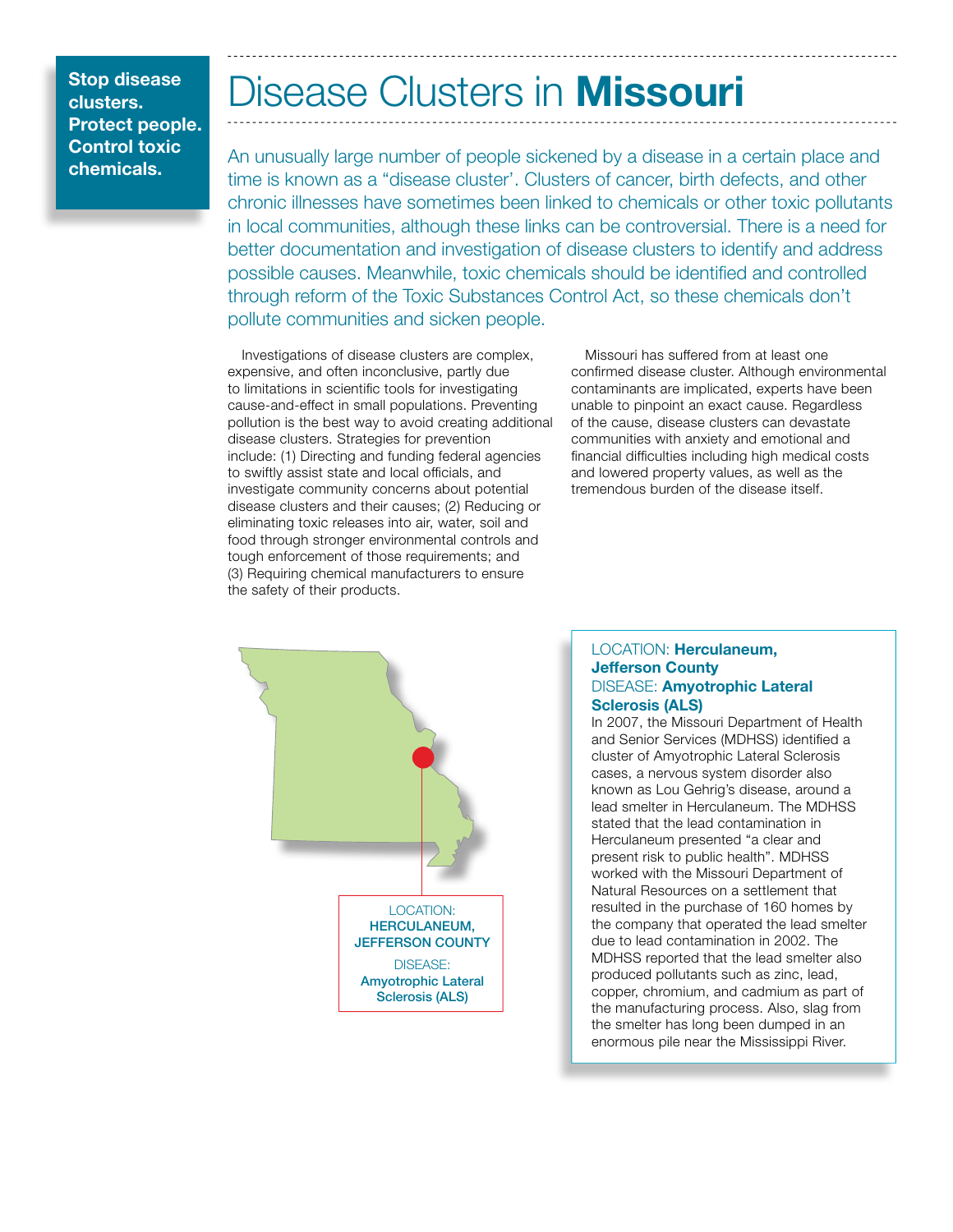# Disease Clusters in **Montana**

An unusually large number of people sickened by a disease in a certain place and time is known as a 'disease cluster'. Clusters of cancer, birth defects, and other chronic illnesses have sometimes been linked to chemicals or other toxic pollutants in local communities, although these links can be controversial. There is a need for better documentation and investigation of disease clusters to identify and address possible causes. Meanwhile, toxic chemicals should be identified and controlled through reform of the Toxic Substances Control Act, so these chemicals don't pollute communities and sicken people.

Investigations of disease clusters are complex, expensive, and often inconclusive, partly due to limitations in scientific tools for investigating cause-and-effect in small populations. Preventing pollution is the best way to avoid creating additional disease clusters. Strategies for prevention include: (1) Directing and funding federal agencies to swiftly assist state and local officials, and investigate community concerns about potential disease clusters and their causes; (2) Reducing or eliminating toxic releases into air, water, soil and food through stronger environmental controls and tough enforcement of those requirements; and (3) Requiring chemical manufacturers to ensure the safety of their products.

Montana has suffered from at least one confirmed disease cluster. Although the environmental contaminant that caused this cluster is known, experts researching other disease clusters have generally been unable to pinpoint exact causes. Regardless of the cause, disease clusters can devastate communities with anxiety and emotional and financial difficulties including high medical costs and lowered property values, as well as the tremendous burden of the disease itself.



# LOCATION: Libby, Lincoln County DISEASE: Respiratory diseases

vermiculite was mirred in and near Library<br>Montana and contaminated the entire In 2008, the Agency for Toxic Substances and Disease Registry (ATSDR) identified a cluster of malignant cancers and respiratory diseases from 1979 to 1998 in Libby, Montana. From the 1920's to 1990, vermiculite was mined in and near Libby, community and surrounding area. The vermiculite was contaminated with tremolite asbestos, a known carcinogen and cause of non-malignant respiratory illness. Since 1999, the EPA has been working with the community to clean up contamination and reduce exposure.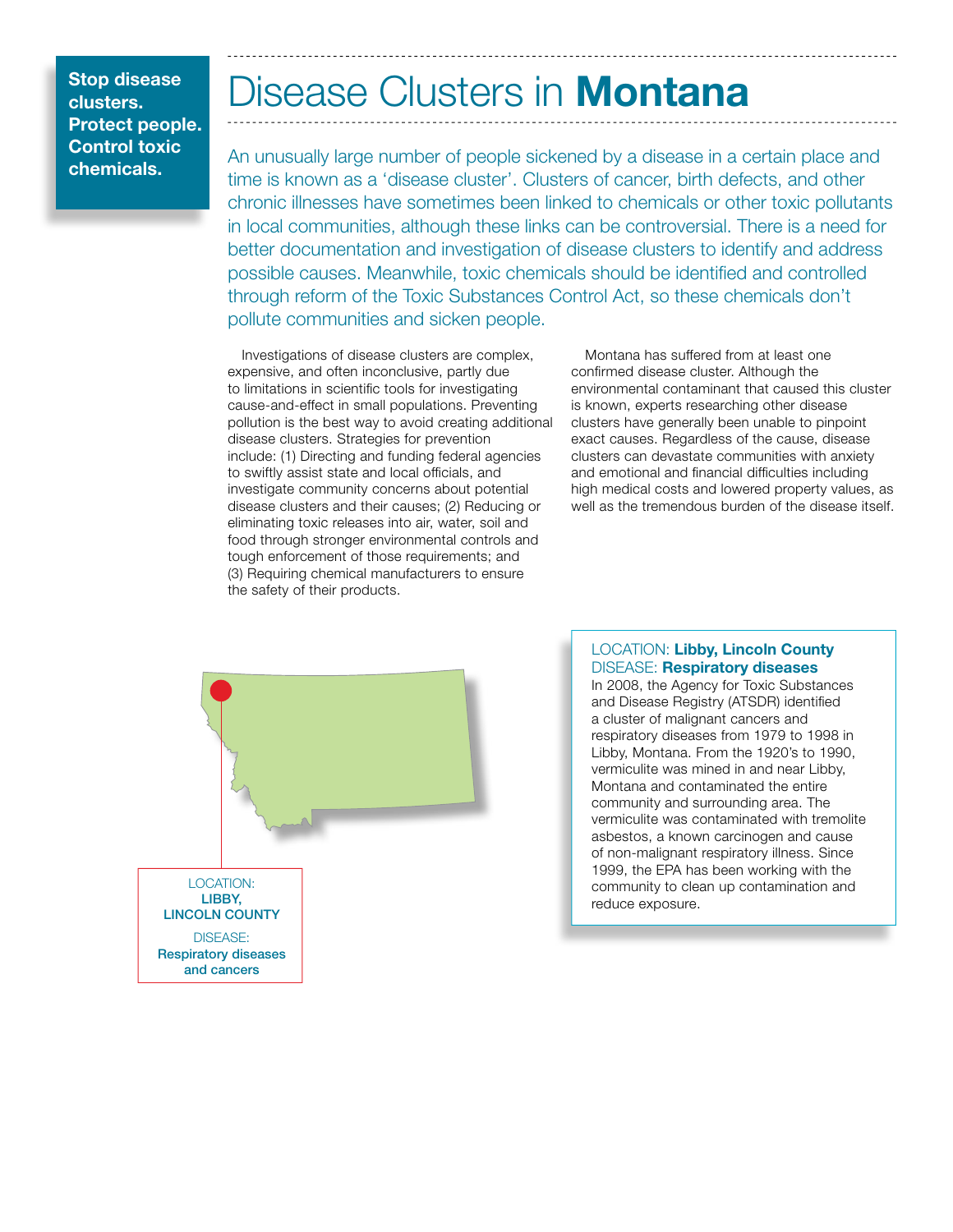# Disease Clusters in North Carolina

Ongoing investigations are occurring in the state

An unusually large number of people sickened by a disease in a certain place and time is known as a 'disease cluster'. Clusters of cancer, birth defects, and other chronic illnesses have sometimes been linked to chemicals or other toxic pollutants in local communities, although these links can be controversial. There is a need for better documentation and investigation of disease clusters to identify and address possible causes. Meanwhile, toxic chemicals should be identified and controlled through reform of the Toxic Substances Control Act, so these chemicals don't pollute communities and sicken people.

Investigations of disease clusters are complex, expensive, and often inconclusive, partly due to limitations in scientific tools for investigating cause-and-effect in small populations. Preventing pollution is the best way to avoid creating additional disease clusters. Strategies for prevention include: (1) Directing and funding federal agencies to swiftly assist state and local officials, and investigate community concerns about potential disease clusters and their causes; (2) Reducing or eliminating toxic releases into air, water, soil and food through stronger environmental controls and tough enforcement of those requirements; and (3) Requiring chemical manufacturers to ensure the safety of their products.

North Carolina has suffered from at least one confirmed disease cluster and another is under investigation. Although environmental contaminants are implicated, experts have been unable to pinpoint an exact cause. Regardless of the cause, disease clusters can devastate communities with anxiety and emotional and financial difficulties, including high medical costs and lowered property values, as well as the tremendous burden of the disease itself.



### LOCATION: Bynum, Chatham County DISEASE: Various cancers

In 1986, researchers at The University of North Carolina, Chapel Hill, found that residents of Bynum, a small cotton mill village, had a disproportionately high death rate due to cancer, compared to the overall NC rate. Results indicated that the percentage of deaths involving cancer increased steadily to a high of 58 percent from 1980 to 1985. From 1947 to 1976, about two-thirds of the residents drank water from the river which was later found to contain a variety of pollutants, including carcinogens. Bynum is downstream from significant sources of industrial and agricultural contaminants. The community now receives treated drinking water from the county water supply.

### **DISEASE UNDER INVESTIGATION:** LOCATION: Camp Lejeune, Onslow County Birth defects, childhood cancer,

# and male breast cancer

For nearly 40 years, the groundwater at Camp Lejeune was contaminated with perchloroethylene from an off-base dry cleaner; with trichloroethylene from industrial solvents used on base; and with benzene from fuel tank leaks on the Marine Corps Base. The Agency for Toxic Substances and Disease Registry (ATSDR) is currently conducting a study on various birth defects, childhood leukemia and non-Hodgkin's lymphoma in children born to mothers who lived on base at Camp Lejeune any time during their pregnancies. Newspapers also reported that about 60 men who had lived on the base have been diagnosed with male breast cancer. ATSDR will also be conducting a health survey that will investigate the incidence of cancer and other diseases, including breast cancer, which is expected to begin in the spring of 2011.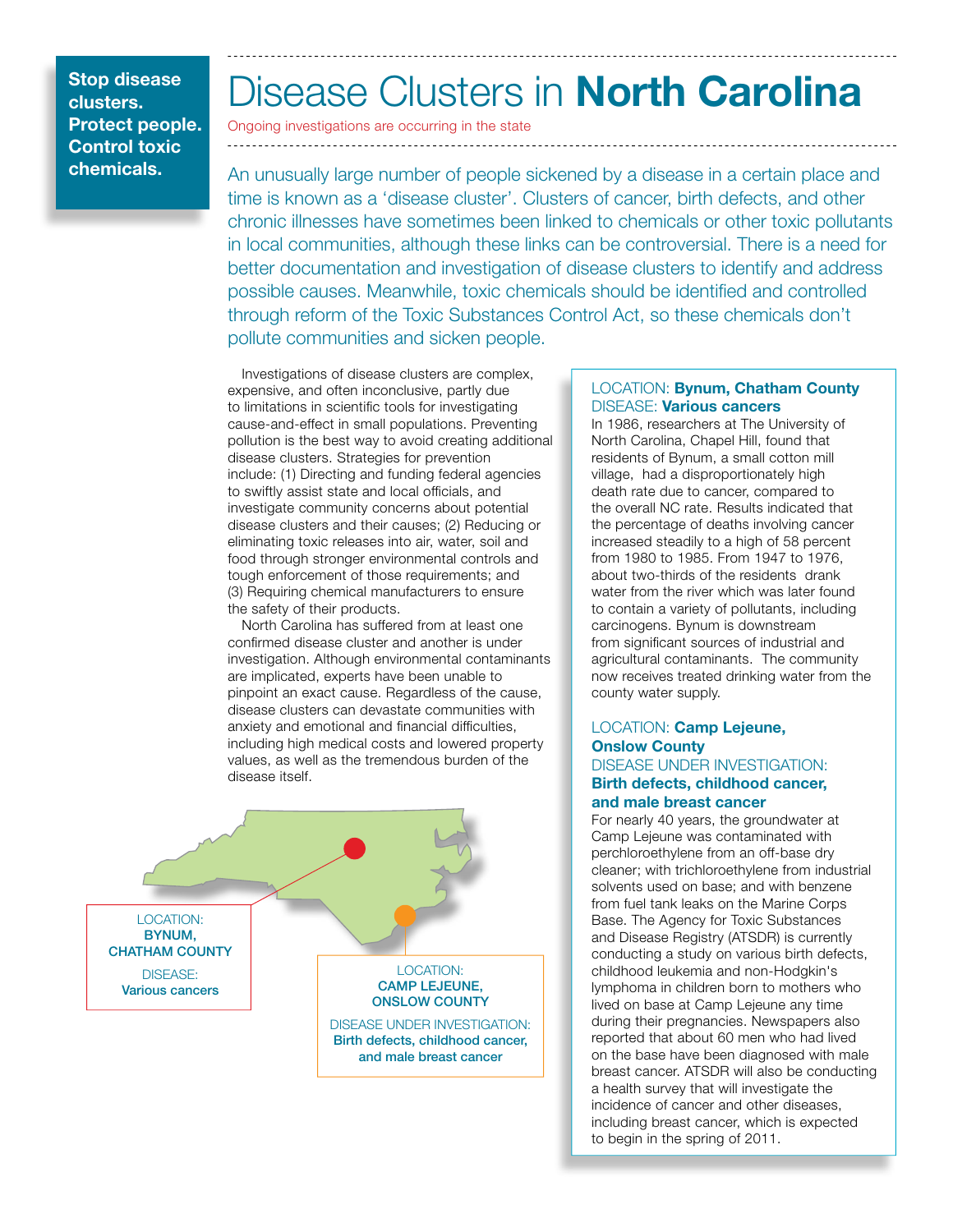clusters. Protect people. Control toxic chemicals.

# Stop disease **Disease Clusters in Ohio**

An unusually large number of people sickened by a disease in a certain place and time is known as a 'disease cluster'. Clusters of cancer, birth defects, and other chronic illnesses have sometimes been linked to chemicals or other toxic pollutants in local communities, although these links can be controversial. There is a need for better documentation and investigation of disease clusters to identify and address possible causes. Meanwhile, toxic chemicals should be identified and controlled through reform of the Toxic Substances Control Act, so these chemicals don't pollute communities and sicken people.

Investigations of disease clusters are complex, expensive, and often inconclusive, partly due to limitations in scientific tools for investigating cause-and-effect in small populations. Preventing pollution is the best way to avoid creating additional disease clusters. Strategies for prevention include: (1) Directing and funding federal agencies to swiftly assist state and local officials, and investigate community concerns about potential disease clusters and their causes; (2) Reducing or eliminating toxic releases into air, water, soil and food through stronger environmental controls and tough enforcement of those requirements; and (3) Requiring chemical manufacturers to ensure the safety of their products.

Ohio has suffered from at least four confirmed disease clusters, two of which afflicted children. Although environmental contaminants are implicated, experts have been unable to pinpoint an exact cause. Regardless of the cause, disease clusters can devastate communities with anxiety and emotional and financial difficulties, including high medical costs and lowered property values, as well as the tremendous burden of the disease itself.

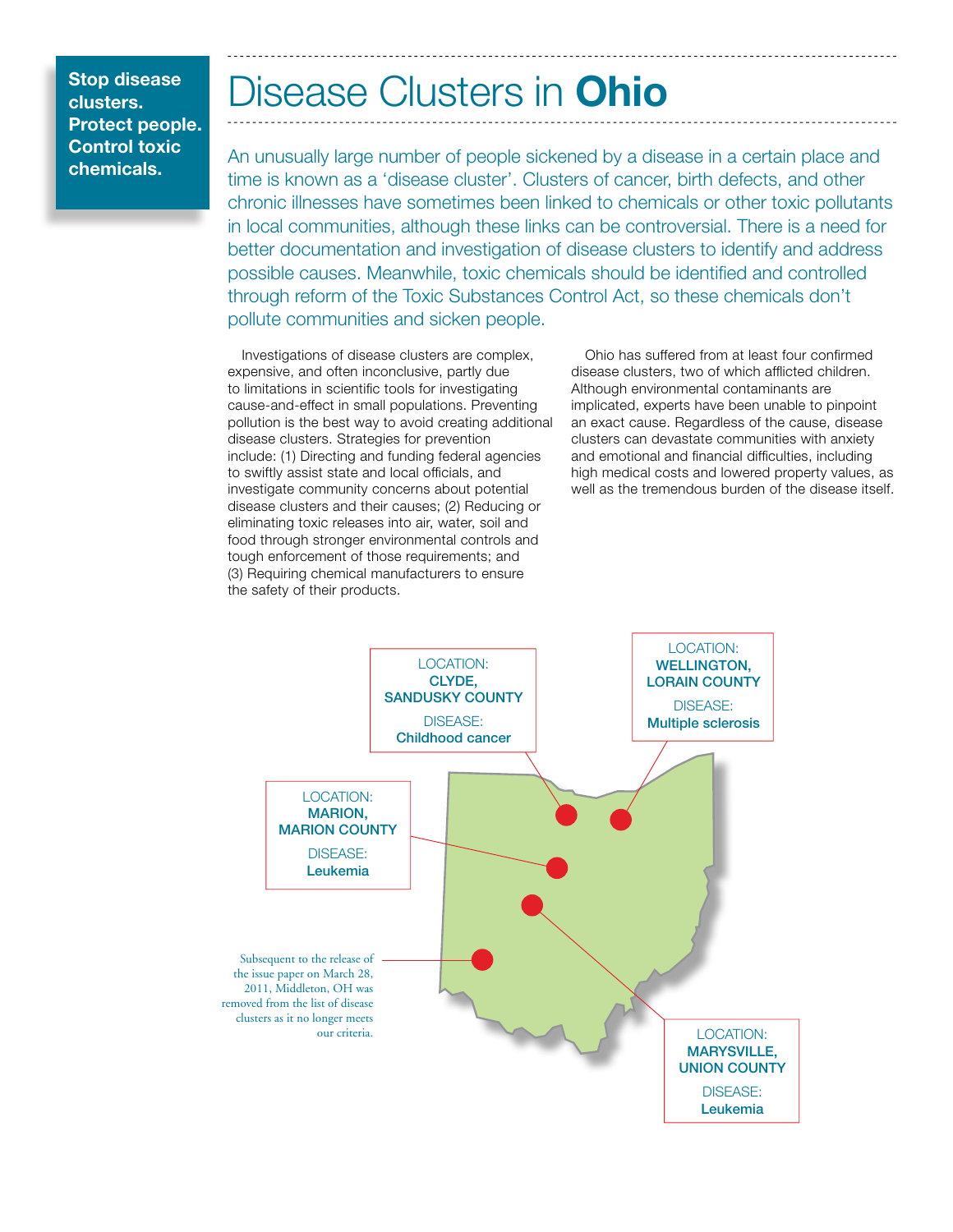### LOCATION: Clyde, Sandusky County DISEASE: Childhood cancer

In 2009, the Ohio Department of Health (ODH) and Sandusky County Health Department confirmed a cancer cluster in the city of Clyde and Green Creek Township area. The analysis found brain and other central nervous system cancers to be the most common cancer types. State and local agencies are continuing to investigate the cause of the higher than expected number of childhood cancer diagnoses in the county.

# LOCATION: Wellington, Lorain County

### DISEASE: Multiple sclerosis

disease is believed to be caused by a combination of genetic and environmental factors. A 1998 study by state and local health departments found residents of Wellington were three times more likely to develop multiple sclerosis (MS) than the rest of the country. The Agency for Toxic Substances and Disease Registry found that there had been a release of chemical contaminants in the environment surrounding a former foundry, the LESCO facility, and the still operating Forest City Technologies plant. The LESCO facility was a distributor and formulator of fertilizer and Forest City Technologies manufactures seals and gaskets for the automotive industry. Although the causes of MS are unknown, the

### LOCATION: Marysville, Union County

### DISEASE: Leukemia

The ODH has preliminarily concluded that there was a cluster of leukemia cases in this small town. Between 1992 and 2001, eight boys and young men were diagnosed with leukemia, a number that is significantly higher than expected when compared to national rates for a town this size.

# LOCATION: Marion, Marion County

### DISEASE: Leukemia

In 1999, the ODH found a cluster of leukemia and esophageal cancer in Marion. River Valley High School was built in the early 1960's on top of an Army depot used for cleaning and repairs of vehicles and heavy machinery. The Ohio EPA discovered several carcinogenic substances at the site at dangerous levels. In 1997, the Army Corp of Engineers began investigating and cleaning up arsenic and lead at the former depot; they expect to complete all clean-up projects in June 2013.

Ohio Department of Health, Chronic Disease and Behavioral Epidemiology Section and Ohio Cancer Incidence Surveillance System and the Comprehensive Cancer Control Program, "BRAIN AND OTHER CENTRAL NERVOUS SYSTEM TUMORS AMONG RESIDENTS OF MIDDLETOWN, OHIO, 1996-2006", Final Report, January 26, 2010.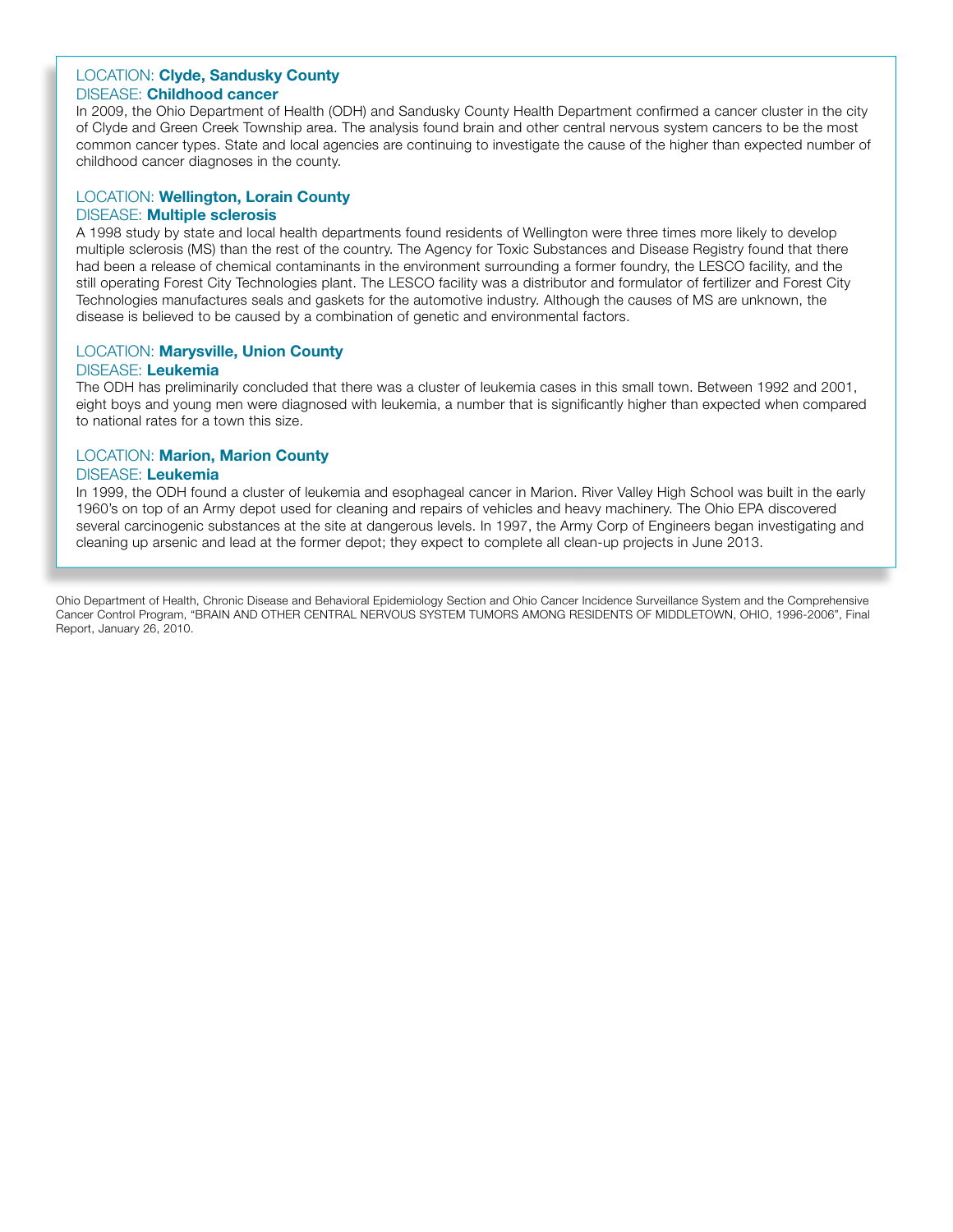# Disease Clusters in Pennsylvania

An unusually large number of people sickened by a disease in a certain place and time is known as a 'disease cluster'. Clusters of cancer, birth defects, and other chronic illnesses have sometimes been linked to chemicals or other toxic pollutants in local communities, although these links can be controversial. There is a need for better documentation and investigation of disease clusters to identify and address possible causes. Meanwhile, toxic chemicals should be identified and controlled through reform of the Toxic Substances Control Act, so these chemicals don't pollute communities and sicken people.

Investigations of disease clusters are complex, expensive, and often inconclusive, partly due to limitations in scientific tools for investigating cause-and-effect in small populations. Preventing pollution is the best way to avoid creating additional disease clusters. Strategies for prevention include: (1) Directing and funding federal agencies to swiftly assist state and local officials, and investigate community concerns about potential disease clusters and their causes; (2) Reducing or eliminating toxic releases into air, water, soil and food through stronger environmental controls and tough enforcement of those requirements; and (3) Requiring chemical manufacturers to ensure the safety of their products.



Pennsylvania has suffered from at least two confirmed disease clusters spanning several different counties. Although environmental contaminants are implicated, experts have been unable to pinpoint an exact cause. Regardless of the cause, disease clusters can devastate communities with anxiety and emotional and financial difficulties, including high medical costs and lowered property values, as well as the tremendous burden of the disease itself.

### LOCATION: Wilkes-Barre, Luzerne County DISEASE: Non-Hodgkin's lymphoma and lupus

was used by the staff to clean the two printing In 2004, researchers at Pennsylvania State University found health hazards associated with workplace exposure to trichloroethylene (TCE) at a Wilkes-Barre special education school in the school district's main administrative building. Twelve employees have been diagnosed with non-Hodgkin's lymphoma and lupus. The researchers found TCE exposures were 10,000 times higher than what the Environmental Protection Agency considers an acceptable cancer risk for someone working in the building for at least 10 years. TCE, a probable human carcinogen, presses.

# LOCATION: Schuylkill, Carbon and Luzerne Counties

# DISEASE: Polycythemia vera

In 2008, the Agency for Toxic Substances and Disease Registry confirmed a cluster of polycythemia vera (PV) cases in Schuylkill, Luzerne, and Carbon counties. PV is a rare blood disorder in which the bone marrow makes too many red blood cells. Some residents blame their illness on a nearby coal-fired power plant and a recycling facility that accepted thousands of gallons of paint, sludge, waste oils, used solvents, PCBs, cyanide, pesticides, and many other known or suspected carcinogens.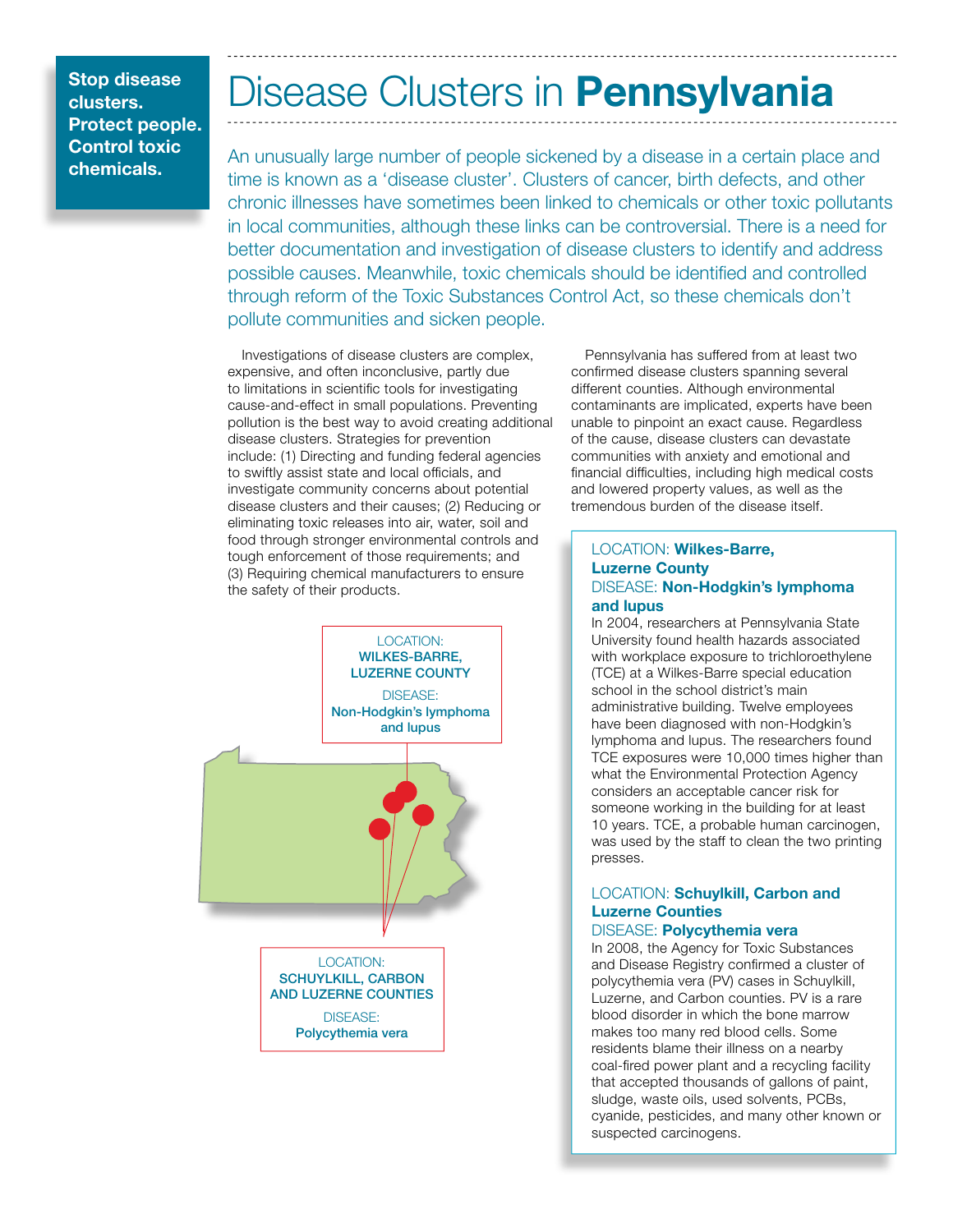# Disease Clusters in Tennessee

An unusually large number of people sickened by a disease in a certain place and time is known as a 'disease cluster'. Clusters of cancer, birth defects, and other chronic illnesses have sometimes been linked to chemicals or other toxic pollutants in local communities, although these links can be controversial. There is a need for better documentation and investigation of disease clusters to identify and address possible causes. Meanwhile, toxic chemicals should be identified and controlled through reform of the Toxic Substances Control Act, so these chemicals don't pollute communities and sicken people.

Investigations of disease clusters are complex, expensive, and often inconclusive, partly due to limitations in scientific tools for investigating cause-and-effect in small populations. Preventing pollution is the best way to avoid creating additional disease clusters. Strategies for prevention include: (1) Directing and funding federal agencies to swiftly assist state and local officials, and investigate community concerns about potential disease clusters and their causes; (2) Reducing or eliminating toxic releases into air, water, soil and food through stronger environmental controls and tough enforcement of those requirements; and (3) Requiring chemical manufacturers to ensure the safety of their products.

Tennessee has suffered from at least one confirmed disease cluster which afflicted children. Environmental contaminants are implicated in this cluster. Regardless of the cause, disease clusters can devastate communities with anxiety and emotional and financial difficulties, including high medical costs and lowered property values, as well as the tremendous burden of the disease itself.



# LOCATION: Dickson, Dickson County DISEASE: Oral cleft birth defects

found in a private well, public well, and in the<br>public water supply Bath shamingle bays A cluster of oral cleft (cleft lip and cleft palate) birth defects in Dickson, Tennessee from 1997 to 2000 was identified by the Centers for Disease Control and Prevention. The investigation revealed that in 1997, trichloroethylene (TCE) and toluene were public water supply. Both chemicals have been associated with causing birth defects. Prior to stringent landfill regulations and guidelines, containers of TCE were buried in the Dickson County landfill in Dickson. Additionally, according to the EPA's Toxic Release Inventory in 1997 Quebecor Printing released 1.4 million pounds of toluene into the air in Dickson.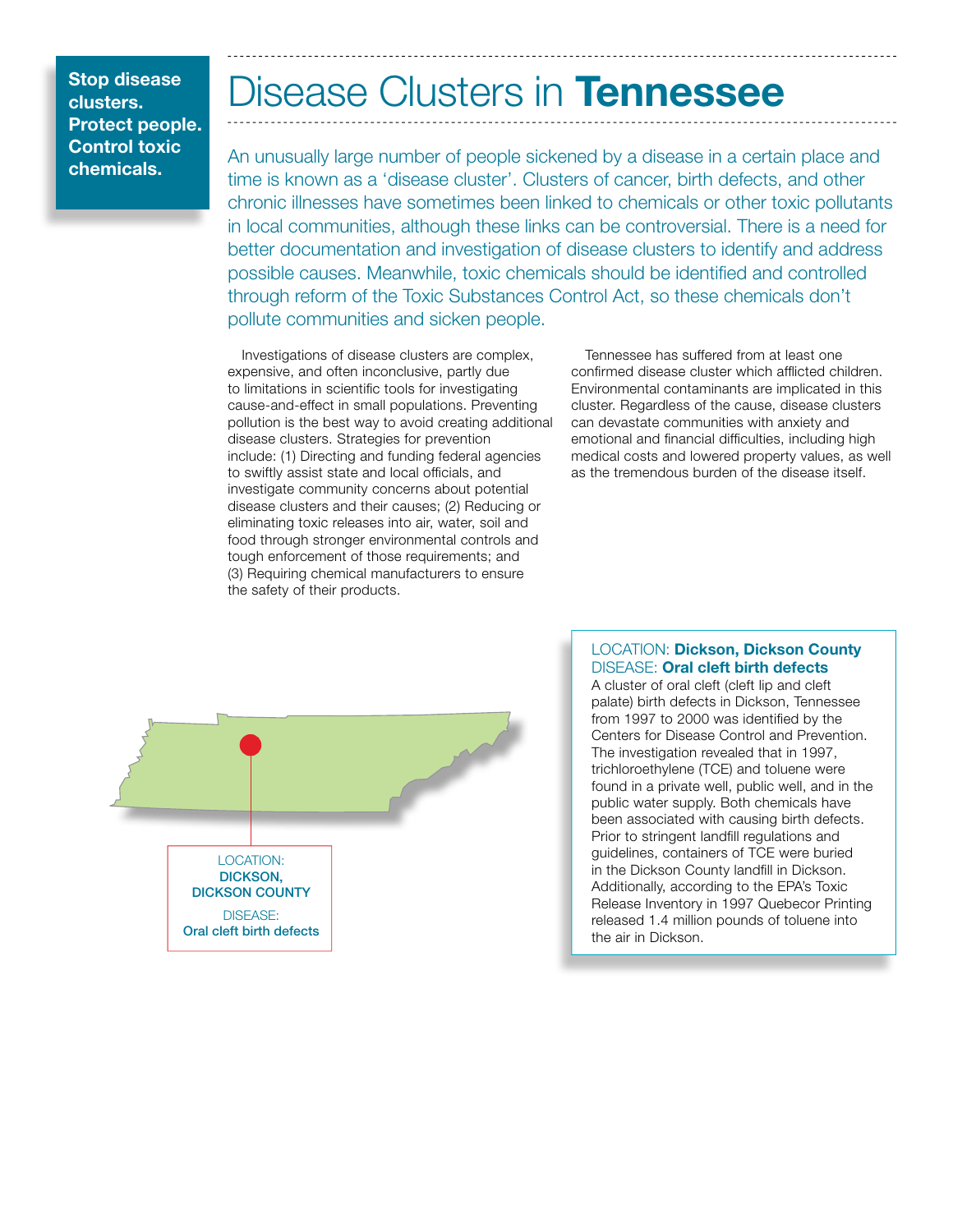clusters. Protect people. Control toxic chemicals.

# Stop disease **Disease Clusters in Texas**

An unusually large number of people sickened by a disease in a certain place and time is known as a 'disease cluster'. Clusters of cancer, birth defects, and other chronic illnesses have sometimes been linked to chemicals or other toxic pollutants in local communities, although these links can be controversial. There is a need for better documentation and investigation of disease clusters to identify and address possible causes. Meanwhile, toxic chemicals should be identified and controlled through reform of the Toxic Substances Control Act, so these chemicals don't pollute communities and sicken people.

Investigations of disease clusters are complex, expensive, and often inconclusive, partly due to limitations in scientific tools for investigating cause-and-effect in small populations. Preventing pollution is the best way to avoid creating additional disease clusters. Strategies for prevention include: (1) Directing and funding federal agencies to swiftly assist state and local officials, and investigate community concerns about potential disease clusters and their causes; (2) Reducing or eliminating toxic releases into air, water, soil and food through stronger environmental controls and tough enforcement of those requirements; and (3) Requiring chemical manufacturers to ensure the safety of their products.

Texas has suffered from at least five disease clusters confirmed by health authorities. Most have afflicted children with cancers or birth defects. Although environmental contaminants are implicated, experts have been unable to pinpoint an exact cause. Regardless of the cause, disease clusters can devastate communities with anxiety and emotional and financial difficulties, including high medical costs and lowered property values, as well as the tremendous burden of the disease itself.

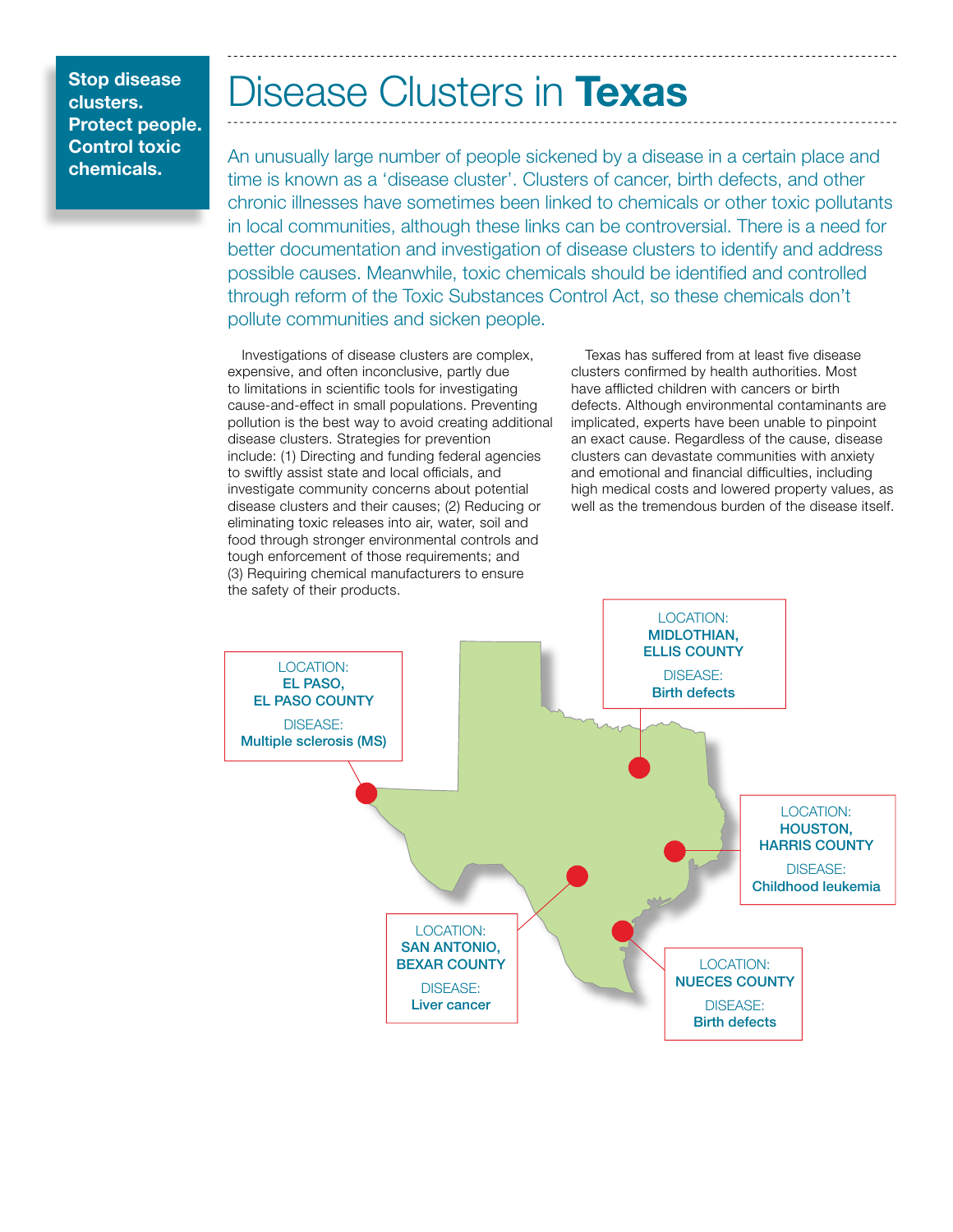### LOCATION: El Paso, El Paso County DISEASE: Multiple sclerosis (MS)

In 1996, the Agency for Toxic Substances and Disease Registry (ATSDR) and the Texas Department of State Health Services (TDSHS) found a two-fold increased risk of developing multiple sclerosis (MS) in people who had attended Mesita Elementary School in El Paso. The school is located one mile from an ASARCO smelter facility. Environmental sampling has shown elevated levels of lead, zinc, arsenic, cadmium, and  $SO<sub>2</sub>$  in many areas of El Paso. Although the causes of MS are unknown, the disease is believed to be caused by a combination of genetic and environmental factors.

# LOCATION: Houston, Harris County

# DISEASE: Childhood leukemia

Researchers from the University of Texas's School of Public Health found that children who live within two miles of the Houston Ship Channel have a 56 percent greater chance of getting leukemia than children living elsewhere. The elevated rates of childhood leukemia were found in census tracts with the highest benzene and 1,3-butadiene levels in the air. The Houston Ship Channel is the largest petrochemical complex in the United States and a Rice University study released in 2006 showed that Houston had the highest air concentration of benzene and 1,3-butadiene in the country. Benzene and 1,3-butadiene are known to be human carcinogens.

# LOCATION: Midlothian, Ellis County DISEASE: Birth defects

in animals born in the area. The ATSDR is restarting a second health assessment after the first was criticized by academic An investigation by TDSHS confirmed a cluster of Downs Syndrome in Ellis County from 1991 to 1994. Residents are concerned about air pollution from three cement plants and one steel-recycling mill and are also documenting birth defects scientists for using inadequate air monitoring information, discounting evidence showing that some airborne chemicals exceeded federal health standards, and disregarding residents' respiratory complaints. The health assessment is investigating the higher rates of health problems, including leukemia, birth defects and childhood total cancer and the high incidence of respiratory problems in Ellis County when compared to the rest of the state.

# LOCATION: Nueces County, including Corpus Christi

DISEASE: Birth defects

In 2006, the TDSHS found that Nueces County had a birth defect rate that was 84 percent higher than the rest of Texas. A follow-up study explored the relationship between the rate of birth defects and several industrial sites in the county. Researchers were not able to find a direct link to a particular site, but they found that mothers living near refineries and chemical plants had babies with high rates of life-threatening birth defects of the abdominal wall and diaphragm. Living near an old incinerator was linked to other serious birth defects such as narrow anal and intestinal canals or obstructed or narrow urinary tracts. Additionally, researchers found mothers living near a battery plant had higher rates of five different birth defects.

# LOCATION: San Antonio, Bexar County

### DISEASE: Liver cancer

Researchers at Southwest Texas State University found a cluster of liver cancer deaths in Bexar County and its adjacent counties using statewide cancer mortality data from 1990 through 1997. About 14 zip codes in San Antonio encompass a plume of polluted groundwater linked to Kelly Air Force Base. Local groups allege that the groundwater was polluted with waste containing benzene, perchloroethylene, and trichloroethylene, all known carcinogens. ATSDR is investigating and has stated that the community may have been exposed to higher levels of contaminants in the past.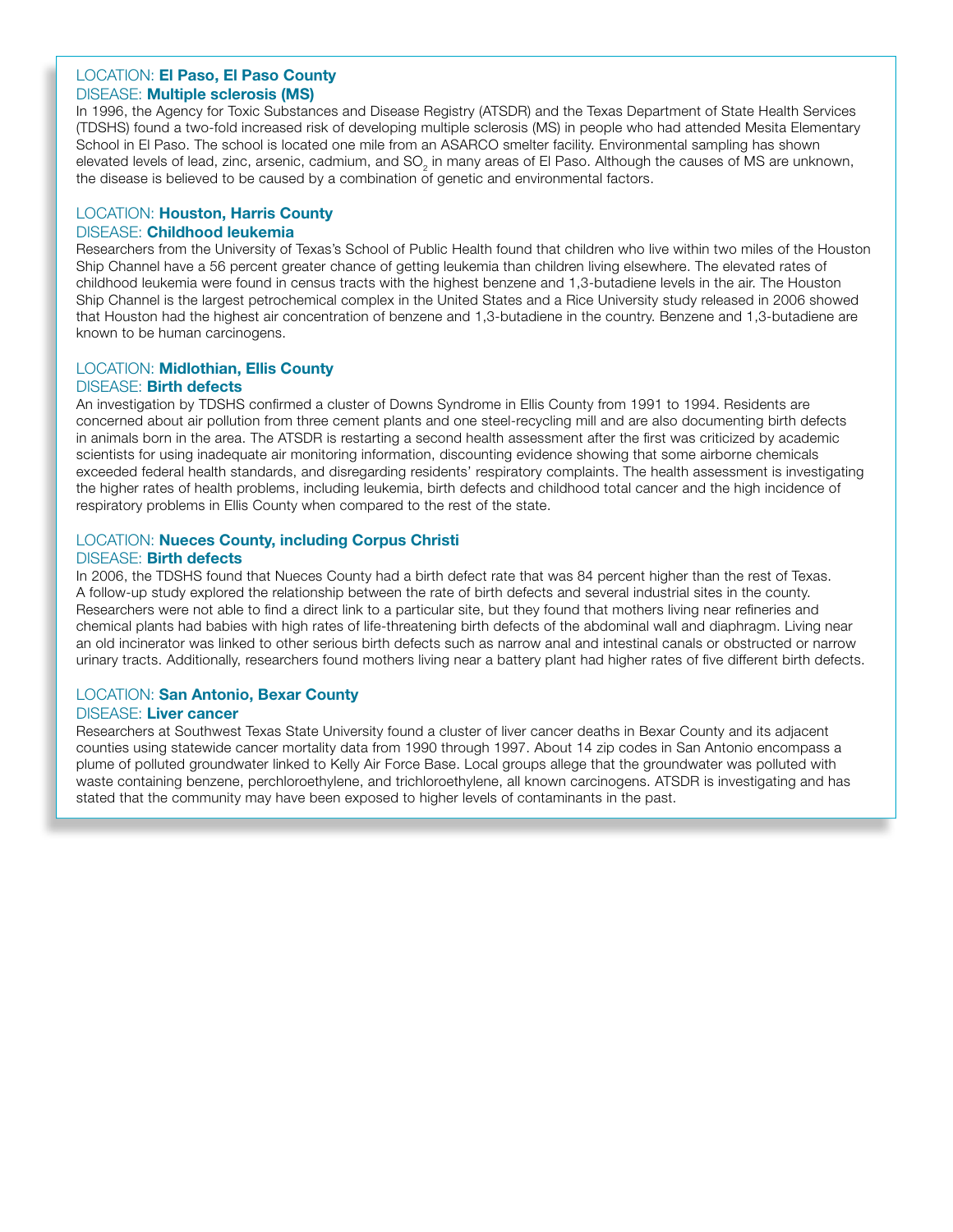# SOURCES

### Arkansas

E-Magazine, "Arsenic and Old Studies" http://www.emagazine.com/archive/5064 February 28, 2010 Wright, A., Arkansas Department of Health. "Health Department Reports Low Cancer Rates, Except for Testicular, in Prelim Report to Prairie Grove Citizens April 9" http://web.archive.org/web/20020613083905/ www.healthyarkansas.com/news/pr\_prairiegrove\_update\_040902.html

### California Sources

California Department of Public Health, Environmental Health Investigations Branch, "Investigation of the Montecito Leukemia and Lymphoma Cluster," www.ehib.org/paper.jsp?paper\_key=MONTECITO\_1990. California Department of Public Health, Environmental Health Investigations Branch, "Questions and Answers About Childhood Cancer in Rosamond," www.ehib.org/papers/rosamond\_cancer.pdf. California Environmental Protection Agency and California Department of Public Health, "Investigation of Birth Defects and Community Exposures in Kettleman City, Ca" www.calepa.ca.gov/EnvJustice/ Documents/2010/KCDocs/ReportFinal/FinalReport.pdf.

Carlsbad Cancer Connection, www.carlsbadcancerconnection.com.

Coye, M., and L. R. Goldman, "Summary of Environmental Data: McFarland Childhood Cancer Cluster Investigation," Environmental Epidemiology and Toxicology Program, California Department of Health Services," www.ehib.org/papers/10\_Coye\_1991\_McFarland.pdf.

Kreutzer, R., "Investigation of the Earlimart Childhood Cancer Cluster," California Department of Health Services, Environmental Health Investigations Branch, www.ehib.org/papers/19\_Kreutzer\_1993\_Invest\_ F24.pdf.

Kreutzer, R., R. Schlag, E. Glazer, G. Micarelli, E. Blake, and L. R. Goldman, "Investigation of the Montecito Leukemia and Lymphoma Cluster, Final Report," Environmental Epidemiology and Toxicology Program, California Department of Health Services, www.ehib.org/papers/29\_Kreutzer\_1990\_Invest\_059. pdf.

Morgenstern, H., J. Beebe-Dimmer, and S. Yu, "Cancer Incidence in the Community Surrounding the Rocketdyne Facility in Southern California," www.ph.ucla.edu/erg/final\_epi\_report.pdf.

Santa Susana Field Laboratory Advisory Panel "Report of the Santa Susana Field Laboratory Advisory Panel," www.ssflpanel.org/files/SSFLPanelReport.pdf.

Schwartz, Noaki, "Survey Shows Unremarkable Cancer Rate in CA Town," Boston.com, www.boston. com/news/nation/articles/2010/12/13/survey\_shows\_unremarkable\_cancer\_rate\_in\_ca\_town/. Shin, Tony, "State Opens Carlsbad Cancer Probe," NBC San Diego, www.nbcsandiego.com/news/health/

State-Launches-Cancer-Investigation-In-Carlsbad-89489372.html. Smith, D., S. Hoshiko, K. Naik, C. Fan, K. Fitzsimmons, and T. Rojas-Cheatham, "Pancreatic Cancer

Follow-up Investigation Report," California Department of Public Health, Environmental Health Investigations Branch, www.ehib.org/projects/OrovillePancreaticCancerInvestigation.pdf. Vojtko, Greg, "For Town Made Famous by 'Erin Brokovich,' a Toxic Sequel?" *Christian Science Monitor*, www.csmonitor.com/Environment/2011/0104/For-town-made-famous-by-Erin-Brockovich-a-toxic-sequel.

### **Delaware**

Barrish, Chris, "Eight Cancer Clusters Discovered in Delaware: 10 percent to 45 percent more cases in those areas than rest of state, study finds" Wilmington News Journal, April 24, 2008.

Delaware Health and Social Services Division of Public Health, "Average Annual Age-Adjusted Cancer Incidence Rates, 2000-2004, at the Delaware Sub-County Level"

http://www.dhss.delaware.gov/dhss/dph/dpc/files/subcounty\_cancerincidence\_report.pdf April, 2008 Environmental Integrity Project and Earthjustice, "Out of Control:Mounting Damages From Coal Ash Waste Sites - Thirty-one New Damage Cases of Contamination from Improperly Disposed Coal Combustion Waste"

http://www.environmentalintegrity.org/news\_reports/documents/OutofControl-MountingDamagesFromCoa lAshWasteSites.pdf February 24, 2010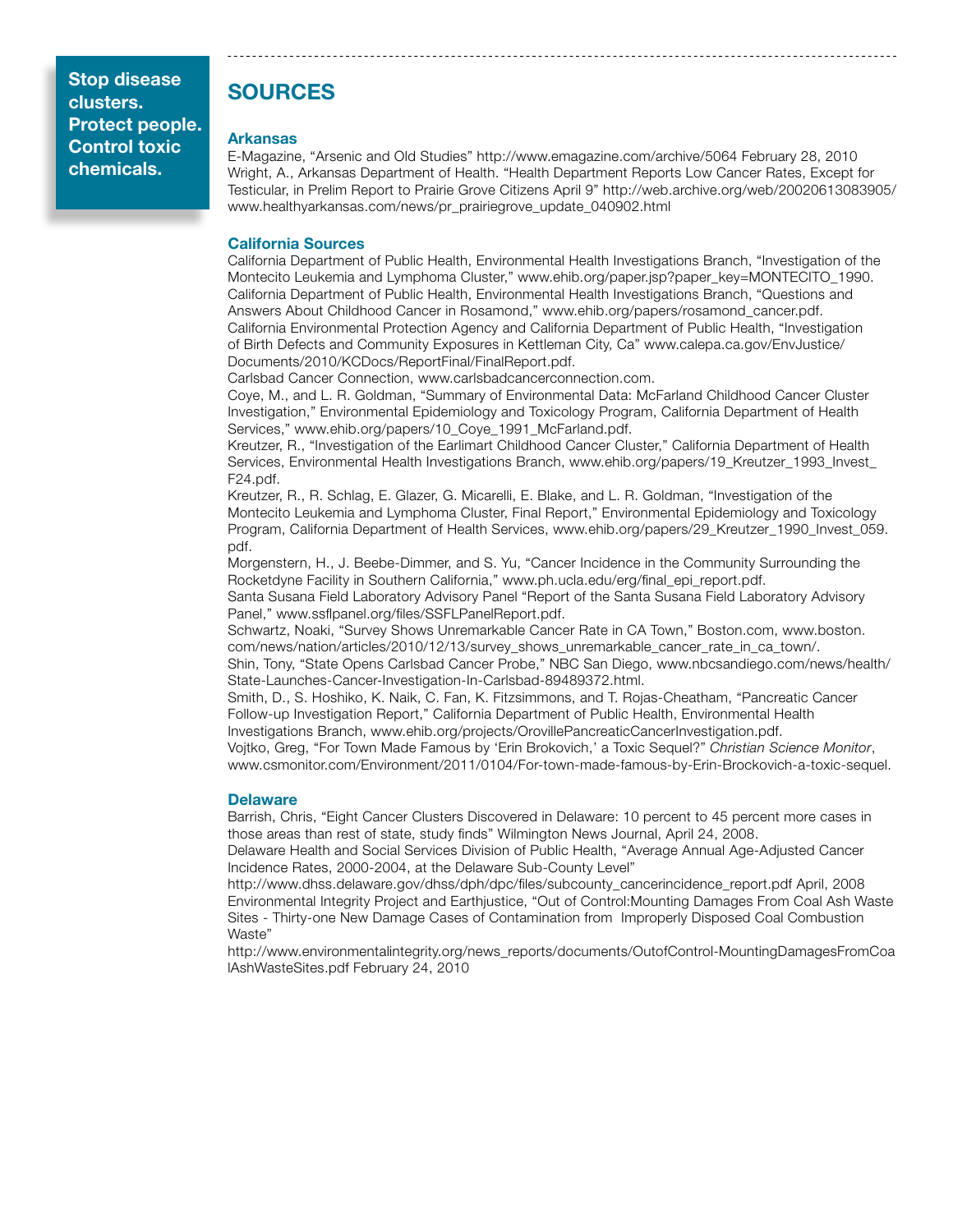#### Florida Sources

The Acreage Cancer Study, www.theacreagecancerstudy.com/.

Acreage Investigation Letter from Michael A. McGeehin, Centers for Disease Control and Prevention, to Lisa Conti, Division of Environmental Health, Florida Department of Health, accessed at www.pbchd.com/ spotlight/acreage/cancer\_cluster.html.

Agency for Toxic Substances and Disease Registry, Public Health Assessment for Former American Beryllium Co., www.atsdr.cdc.gov/HAC/pha/FormerAmericanBeryllium/American\_Beryllium\_Company%20 PHA%209-30-2008.pdf.

Calvert, Geoffrey M., W. A. Alarcon, A. Chelminski, M. S. Crowley, R. Barrett, A. Correa, S. Higgins, H. L. Leon, J. Correia, A. Becker, R. H. Allen, and E. Evans, "Case Report: Three Farmworkers Who Gave Birth to Infants With Birth Defects Closely Grouped in Time and Place—Florida and North Carolina, 2004–2005," *Environ. Health Perspect*. May 2007, Vol. 115, No. 5, www.ncbi.nlm.nih.gov/pmc/articles/ PMC1867963/.

Collins, Kristin, "Grower Faces Record Fines for Pesticides," *Charlotte News & Observer*, Feb. 19, 2006, accessed at www.smfws.com/articles2006/2006januaryfebruarymarch/art02192006.htm. Lerner, Steve, "Tallevast, Florida: Rural Residents Live Atop Groundwater Contaminated by High-Tech Weapons Company," Collaborative on Health and the Environment, www.healthandenvironment.org/

articles/homepage/3829.

Malek, Mitra, "Acreage Residents Worry Pratt & Whitney Contaminants Played Role in Brain Tumors," *Palm Beach Post*, July 27, 2009, www.palmbeachpost.com/health/content/local\_news/ epaper/2009/07/27/0723pratt.html.

Occupational and Environmental Epidemiology Branch Division of Public Health North Carolina Department of Health and Human Services Pesticide Section. "Assessment of Maternal Occupational Pesticide Exposures during Pregnancy and Three Children with Birth Defects: North Carolina, 2004" http:// www.epi.state.nc.us/epi/oii/Agmartreleasereport.pdf.

Palm Beach County Health Department, "DOH & DEP Announce Initial Findings in Cancer Review Investigation for the Acreage Community," www.pbchd.com/press/2009/aug/augnews42009.html.

#### Louisiana

Agency for Toxic Substances and Disease Registry, "ATSDR Study Finds Dioxin Levels in Calcasieu Parish Residents Similar to National Levels" http://www.atsdr.cdc.gov/news/displaynews.asp?PRid=1847 Agency for Toxic Substances and Disease Registry, Health Assessment AGRICULTURE STREET LANDFILL http://www.atsdr.cdc.gov/HAC/pha/pha.asp?docid=707&pg=1.

Agency for Toxic Substances and Disease Registry, Petitioned Public Health Assessment Marine Shale Processors, Inc. http://www.atsdr.cdc.gov/HAC/pha/PHA.asp?docid=725&pg=0

Alicia Lyttle, "Agriculture Street Landfill Environmental Justice Case Study" http://www.umich. edu/~snre492/Jones/agstreet.htm. January 2003

Breast Cancer Fund, "Polycyclic Aromatic Hydrocarbons (PAHs)" http://www.breastcancerfund.org/clearscience/chemicals-glossary/polycyclic-aromatic-hydrocarbons.html

US Department of Justice, "U.S. V. Marine Shale Processors, Inc. (W.D. LA.) http://www.justice.gov/ enrd/3639.htm

Louisiana Department of Health and Hospitals, "2000 Louisiana Health Report Card: Health Assessment Programs" http://www.dhh.louisiana.gov/offices/miscdocs/docs-275/recordsstatistics/statistics/docs/ reportcards/2000/III.%20Health%20Assessment%20Programs.doc

#### Michigan Sources

Dai, Dajun, and T.J. Oyana, "Spatial Variations in the Incidence of Breast Cancer and Potential Risks Associated With Soil Dioxin Contamination in Midland, Saginaw, and Bay Counties, Michigan, USA" *Environmental Health* 2008, 7:49, accessed at www.ncbi.nlm.nih.gov/pubmed/18939976.

Hausman, John S., "Cancer Crisis? Muskegon County Group Seeks Answers in White Lake," *Muskegon Chronicle*, Sept. 10, 2010, accessed at www.mlive.com/news/muskegon/index.ssf/2010/09/cancer\_ crisis\_muskegon\_county.html.

Agency for Toxic Substances and Disease Registry "ATSDR Studies on Chemical Releases in the Great Lakes Region" www.atsdr.cdc.gov/grtlakes/pdfs/2008/final/Chapter5\_GreatLakesAOCFinal.pdf.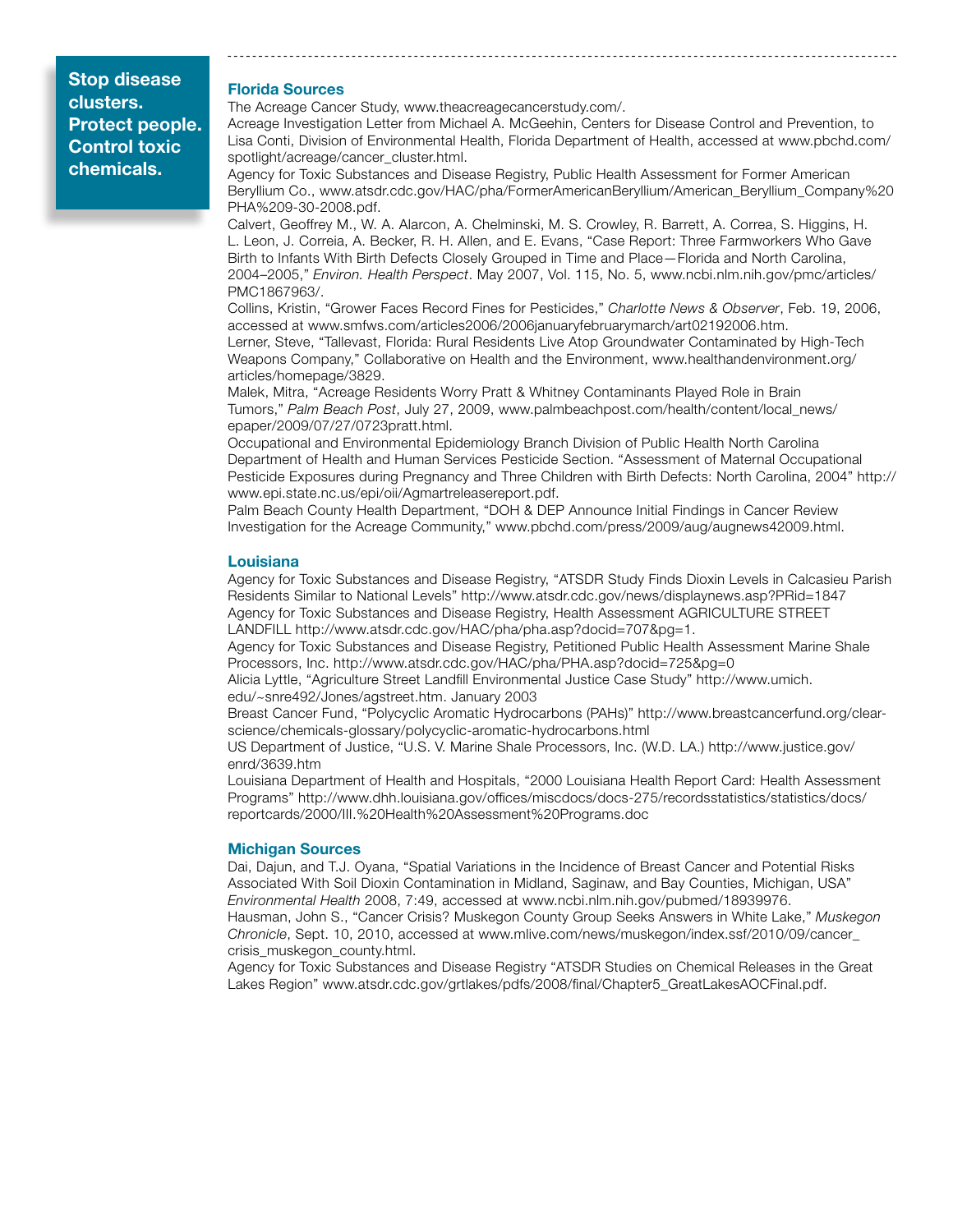#### Missouri

Missouri Department of Health and Senior Services Office of Epidemiology, "DETERMINING BASELINE PREVALENCE FOR PROVIDER- DIAGNOSED MULTIPLE SCLEROSIS (MS) AND AMYOTROPHIC LATERAL SCLEROSIS (ALS) IN HERCULANEUM AND JEFFERSON COUNTY, MISSOURI" http://www. dhss.mo.gov/living/environment/hazsubstancesites/pdf/FinalReport\_Herculaneum.pdf Missouri Department of Natural Resources, Herculaneum Lead Contamination http://www.dnr.mo.gov/ env/herc/index.html#buyout

#### **Montana**

Agency for Toxic Substances and Disease Registry, "Mortality Review - Mortality in Libby, Montana, 1979 to 1998" http://www.atsdr.cdc.gov/asbestos/sites/libby\_montana/mortality\_review.html

#### North Carolina Sources

Agency for Toxic Substances and Disease, "Study on Birth Defects and Childhood Cancers," www.atsdr. cdc.gov/sites/lejeune/update.html.

Agency for Toxic Substances and Disease, "Health Study Activities Frequently Asked Questions (FAQs)- Health Survey," http://www.atsdr.cdc.gov/sites/lejeune/qa\_healthstudyactivities.html#2

Levesque, William, "Camp Lejeune Breast Cancer Survivors Try to Raise Awareness," *St. Petersburg Times*, Sept. 7, 2010, accessed at www.tampabay.com/news/military/camp-lejeune-breast-cancersurvivors-try-to-raise-awareness/1119926.

Osbourne, J. Scott II, Carl M. Shy, and Berton H. Kaplan, "Epidemiologic Analysis of Reported Cancer Cluster in a Small Rural Population," *Am. J. Epidemiol*. 1990, Vol. 132, Suppl., No. 1, accessed at www. ncbi.nlm.nih.gov/pubmed/2356841.

#### Ohio Sources

Agency for Toxic Substances and Disease Registry, Health Consultation: Village of Wellington, www.atsdr. cdc.gov/hac/pha/VillageofWellington031705-OH/VillageofWellington031705-OH.pdf.

Dutzik, Tony, and Jeremiah Baumann, "Health Tracking & Disease Clusters," *The Lack of Data on Chronic Disease Incidence and Its Impact on Cluster Investigations*, U.S. PIRG Education Fund, September 2002. Heffner, Jessica, "Dicks Creek Cleanup to Begin," *Middletown Journal*, April 27, 2010, www. middletownjournal.com/news/middletown-news/dicks-creek-cleanup-to-begin-674708. html?showComments=true.

Hunt, Spencer, "Land Near Toxic River Valley Campus Cleaned Up Enough for Army Training," *Columbus Dispatch*, Sept. 26, 2008, www.dispatch.com/live/content/local\_news/stories/2008/09/26/RiverValley. ART\_ART\_09-26-08\_B1\_BKBEC72.html?sid=101.

Latta, Tiffany Y., "Area Families Say There's 'Something in the Air,'" *Middletown Journal*, Oct. 25, 2009, www.middletownjournal.com/lifestyle/pink/area-families-say-theres-something-in-the-air-366582.html. Ohio Department of Health, Sandusky County Health Department, and Ohio Environmental Protection Agency, "Childhood Cancer Among Residents of Eastern Sandusky County," Progress Report, October 30, 2009, http://www.epa.state.oh.us/LinkClick.aspx?fileticket=UyvHDgC4wG8%3D&tabid=3253. Personal communcation with Holly L. Sobotka, M.S., Ohio Department of Health. Case Review of Leukemia in Marysville (working draft).

US Army Corp of Engineers- Marion Engineer Depot - Marion, Ohio. http://www.lrl.usace.army.mil/poi/ default.asp?mycategory=255.

#### Pennsylvania Sources

Agency for Toxic Substances and Disease Registry, Community Health Screening Report: Luzerne, Schuylkill, and Carbon Counties, Pennsylvania, www.atsdr.cdc.gov/HAC/pha/ CommunityHealthScreeninginPA2010/CommunityHealthScreeningReport.pdf.

"Cancer Cluster Confirmed Near Pa. Superfund Sites," *USA Today*, Aug. 26, 2008, www.usatoday.com/ news/health/2008-08-26-toxic-cancer\_N.htm.

"TCE Solvent May Be Linked to NHL," reposting of Jim Morris, "Widely Used Chemical Might Have Cancer Link," forums.lymphoma.com/archive/index.php/t-14669.html.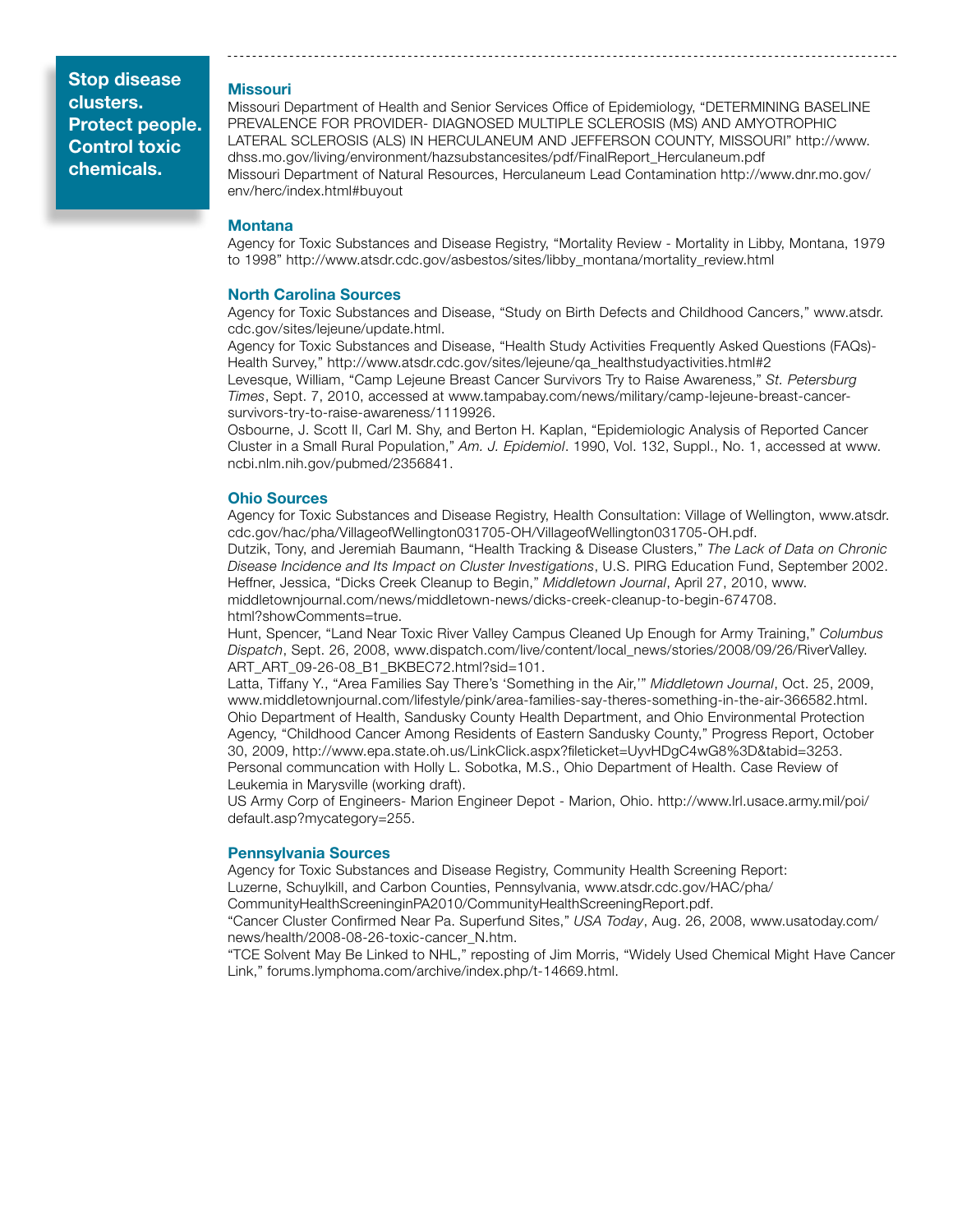#### Tennessee

Letter from Dana C. Crawford, EIS Officer to Director, Divison of Training, EPO. Re: Epi-Aid Trip Report: Possible Cluster of Orofacial Clefts (EPI-2001-08) http://www.epa.gov/region4/foia/readingroom/dickson\_ county/documents/epi\_aid\_trip\_report\_jan\_2000\_2.pdf

US EPA, TRI Explorer–Chemical Report http://www.epa.gov/triexplorer/ Conner, Kim, "Study Points to Birth Defects Cluster" *The Dickson Herald*, September 27, 2000 http://www.epa.gov/region4/foia/readingroom/dickson\_county/documents/article\_sept\_2000\_29.pdf

#### Texas Sources

Agency for Toxic Substances and Disease Registry, Executive Summary: Health Consultation, Midlothian Area Air Quality, Part 1: Volatile Organic Compounds & Metals, Midlothian, Ellis County, Texas, http://www. dshs.state.tx.us/epitox/midlothian/executive\_summary.pdf.

Agency for Toxic Substances and Disease Registry, Health Consultation, Midlothian Area Air Quality Part 1: Volatile Organic Compounds & Metals, Midlothian, Ellis County, Texas, http://www.dshs.state.tx.us/ epitox/midlothian/midlothian\_airquality\_consult\_121107.pdf.

Agency for Toxic Substances and Disease Registry, "Midlothian, Texas," http://www.atsdr.cdc.gov/sites/ midlothian/.

Agency for Toxic Substances and Disease Registry, Public Health Response Plan, Midlothian, Texas, http://www.atsdr.cdc.gov/sites/midlothian/docs/Midlothian\_Public\_Comment%201\_25\_10.pdf.

Dutzik, Tony, and Jeremiah Baumann, Health Tracking & Disease Clusters, *The Lack of Data on Chronic Disease Incidence and Its Impact on Cluster Investigations*, U.S. PIRG Education Fund, September 2002. Dan Kelley, "Birth Defects 84 Percent Higher in Nueces Co.," *Corpus Christi Caller Times*, Jan. 25, 2008, http://www.caller.com/news/2008/jan/25/birth-defects-84-percent-higher-nueces-co/.

Langlois, Peter, Texas Department of State Health Services, "A Case-Control Study of the Association Between Birth Defects Elevated in Nueces County and Sites of Concern to Citizens for Environmental Justice," http://www.caller2.com/2008/pdf/0125defectsnc2.pdf.

Langlois, Peter, Texas Department of State Health Services, Table 1 in "A Case-Control Study of the Association Between Birth Defects Elevated in Nueces County and Sites of Concern to Citizens for Environmental Justice," http://www.caller2.com/2008/pdf/0125defectsnc.pdf.

Linder, Stephen H., D. Marko, and K. Sexton, "Cumulative Cancer Risk From Air Pollution in Houston: Disparities in Risk Burden and Social Disadvantage," *Environmental Science & Technology*, Vol. 42, No. 12, 2008.

Renner, Rebecca, "Health Agency Accused of Overlooking Environmental Threats to Public," *Environ. Sci. Technol.*, 2009, Vol. 43, No. 11, April 22, 2009, accessed at http://pubs.acs.org/doi/full/10.1021/ es900987y.

Texas Department of State Health Services, "El Paso Multiple Sclerosis Study," www.dshs.state.tx.us/ epitox/elpasostudy.shtm.

Toxic Texas, "Kelly Air Force Base: San Antonio's Dumping Ground," http://www.txpeer.org/toxictour/kelly. html.

Zhan, F. B., "Are Deaths From Liver Cancer, Kidney Cancer, and Leukemia Clustered in San Antonio?" *Tex. Med.*, October 2002, Vol. 98, No. 10, accessed at http://uweb.txstate.edu/~fz01/Reprints/Zhan\_2002\_ TexMeD.pdf.